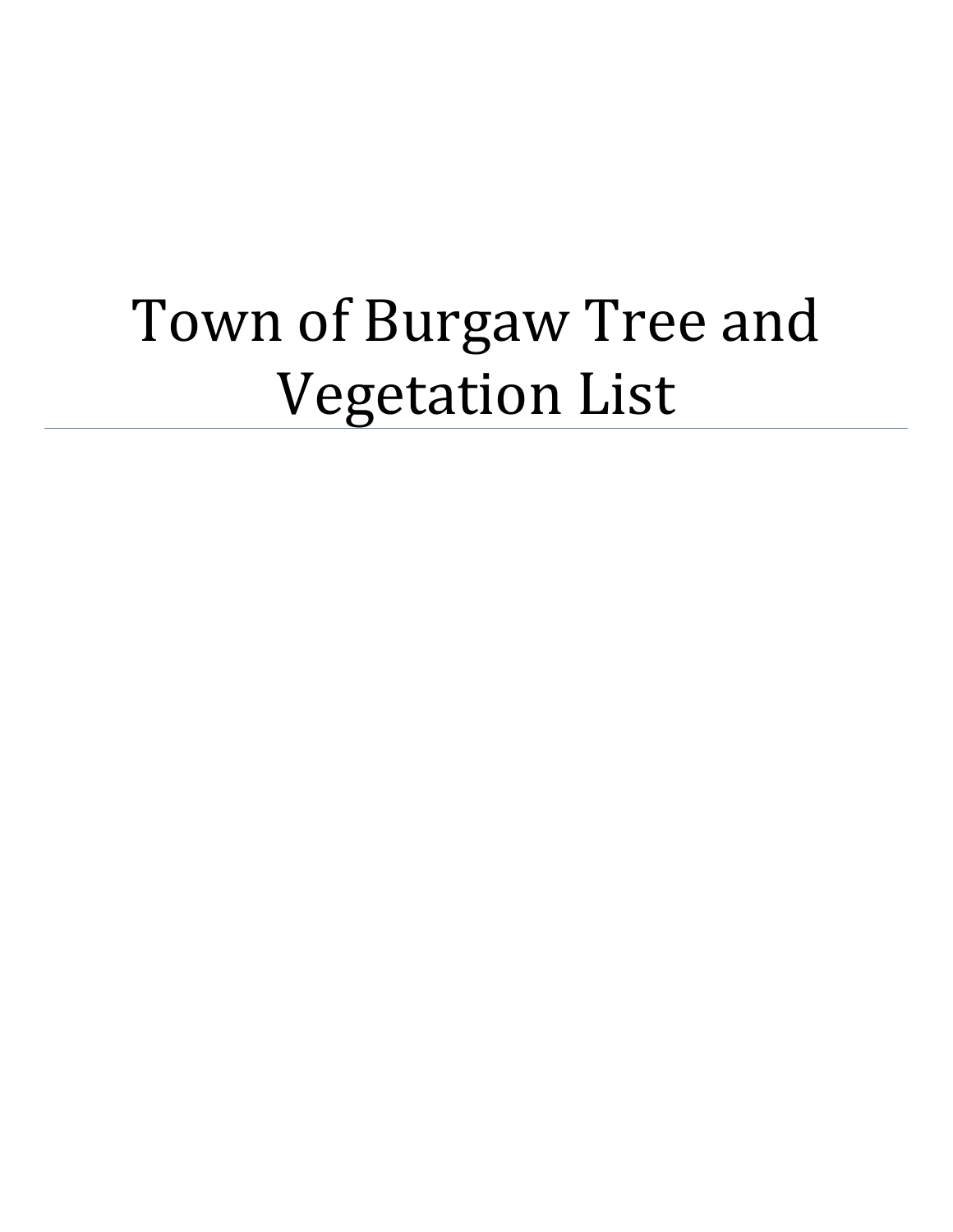## Town of Burgaw Tree and Vegetation List

## **Contents**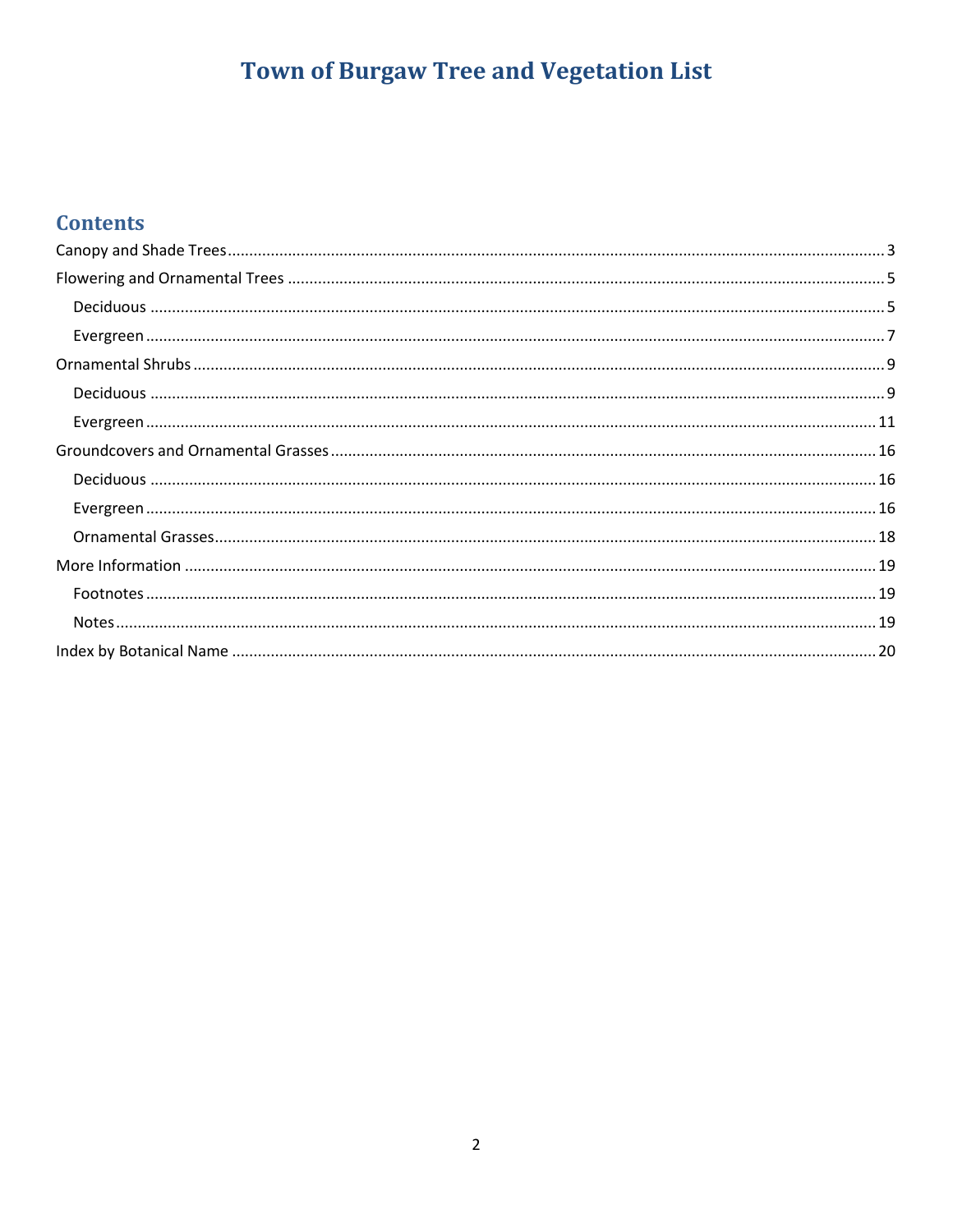## <span id="page-2-0"></span>**Canopy and Shade Trees**

| Common/<br><b>Botanical Name</b>                | Recommended<br><b>Varieties</b> | Height/<br>Spread at<br><b>Full Maturity</b> | Growth<br>Rate | <b>Exposure</b> | <b>Notes &amp; Culture</b>                                                                                          |
|-------------------------------------------------|---------------------------------|----------------------------------------------|----------------|-----------------|---------------------------------------------------------------------------------------------------------------------|
| American Beech<br>Fagus grandiflora             |                                 | Ht: 50-70 ft.<br>Sp: 40-60 ft.               | Slow           | <b>Full Sun</b> | • Native<br>• Well-drained soil<br>• Not readily available<br>• Does not perform well in<br>limited root zone areas |
| Bald Cypress <sup>^</sup><br>Taxodium distichum |                                 | Ht: 50-70 ft.<br>Sp: 20-30 ft.               | Medium         | <b>Full Sun</b> | • Native<br>• Wet to well-drained soil<br>• Lacey foliage<br>• Extremely tough<br>• Tolerates wet soil              |
| Chinese Pistache*^<br>Pistache chinensis        |                                 | Ht: 30-35 ft.<br>Sp: 25-35 ft.               | Slow           | <b>Full Sun</b> | • Well-drained soil<br>• Exceptionally tough<br>urban tree                                                          |
| Lacebark Elm <sup>*^</sup><br>Ulmus parvifolia  | 'Bosque'<br>'Allee'<br>'Athena' | Ht: 40-50 ft.<br>Sp: 30-40 ft.               | Fast           | <b>Full Sun</b> | · Well-drained soil<br>• Extremely tough                                                                            |
| Live Oak*^<br>Quercus virginiana                |                                 | Ht: 40-80 ft.<br>Sp: 60-100 ft.              | Medium         | <b>Full Sun</b> | • Native<br>• Well-drained soil<br>• Salt tolerant<br>• Evergreen                                                   |
| Maidenhair Tree*^<br>Gingko biloba              | 'Autumn Gold'                   | Ht: 50-70 ft.<br>Sp: 30-40 ft.               | Slow           | <b>Full Sun</b> | • Well-drained soil<br>• Very tough-good urban<br>tree                                                              |
| Nutall Oak*^<br>Quercus nutalli                 |                                 | Ht: 40-60 ft.<br>Sp: 30-50 ft.               | Medium         | <b>Full Sun</b> | • Native<br>· Moist to well-drained<br>soil<br>• Red fall color                                                     |
| Overcup Oak*^<br>Quercus lyrata                 |                                 | Ht: 40-60 ft.<br>Sp: 40-60 ft.               | Medium         | <b>Full Sun</b> | • Native<br>• Wet to well-drained soil<br>• Very tough<br>• Tolerates wet soil                                      |
| River Birch*^<br>Betula nigra                   | 'Heritage'<br>'Dura Heat'       | Ht: 40-70 ft.<br>Sp: 40-60 ft.               | Fast           | <b>Full Sun</b> | • Native<br>• Moist to well-drained<br>soil<br>• Tolerates wet soils                                                |
| Shumard Oak*^<br>Quercus shumardii              |                                 | Ht: 40-60 ft.<br>Sp: 40-60 ft.               | Medium         | <b>Full Sun</b> | • Native<br>• Moist to well-drained<br>• Similar to Nutall Oak                                                      |

 $\overline{a}$ 

<sup>&</sup>lt;sup>^</sup> Drought Tolerant Plants: Go to page 19 for more information.<br><sup>\*</sup> Trees Recommended for Limited Root Zone Areas: Go to page 19 for more information.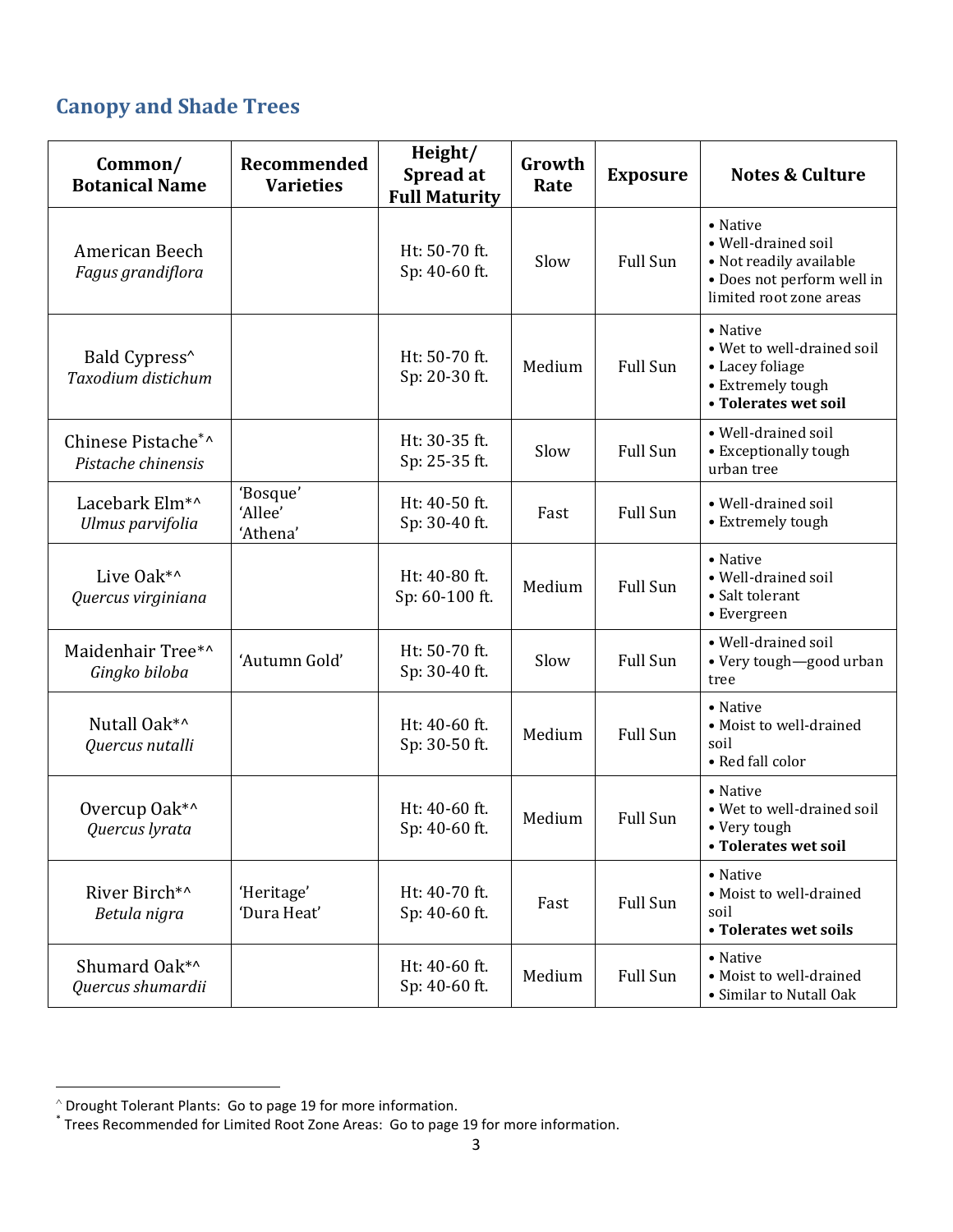| Common/<br><b>Botanical Name</b>                       | Recommended<br><b>Varieties</b>                                                        | Height/<br>Spread at<br><b>Full Maturity</b> | Growth<br>Rate    | <b>Exposure</b>                   | <b>Notes &amp; Culture</b>                                                                                                |
|--------------------------------------------------------|----------------------------------------------------------------------------------------|----------------------------------------------|-------------------|-----------------------------------|---------------------------------------------------------------------------------------------------------------------------|
| Southern Magnolia <sup>^</sup><br>Magnolia grandiflora | 'DD Blanchard'<br>'Claudia<br>Wanamaker'<br>'Overton's'<br>'Bracken's Brown<br>Beauty' | Ht: 30-80 ft.<br>Sp: 20-50 ft.               | Slow to<br>Medium | Full Sun to<br>Part Shade         | • Native<br>• Well-drained soil<br>• Too large for most<br>parking islands<br>• Evergreen                                 |
| Sugarberry*^<br>Celtis laevigata                       |                                                                                        | Ht: 50-70 ft.<br>Sp: 40-60 ft.               | Medium            | <b>Full Sun</b>                   | • Native<br>• Wet to well-drained soil<br>• Extremely tough but not<br>readily available                                  |
| Water Oak*^<br>Quercus nigra                           |                                                                                        | Ht: 50-80 ft.<br>Sp: 30-60 ft.               | Medium<br>to Fast | Full Sun to<br><b>Light Shade</b> | • Native<br>• Moist to well-drained<br>soil<br>• Short lived compared to<br>other oak species but very<br>tough           |
| White Oak<br>Quercus alba                              |                                                                                        | Ht: 50-80 ft.<br>Sp: 40-80 ft.               | Slow to<br>Medium | <b>Full Sun</b>                   | • Native<br>• Moist to well-drained<br>soil<br>• Reddish purple fall color<br>• Not tolerant of limited<br>root zone area |
| Willow Oak*^<br>Quercus phellos                        |                                                                                        | Ht: 40-80 ft.<br>Sp: 30-80 ft.               | Medium<br>to Fast | <b>Full Sun</b>                   | $\bullet$ Native<br>• Moist to well-drained<br>soil<br>• Fine texture foliage                                             |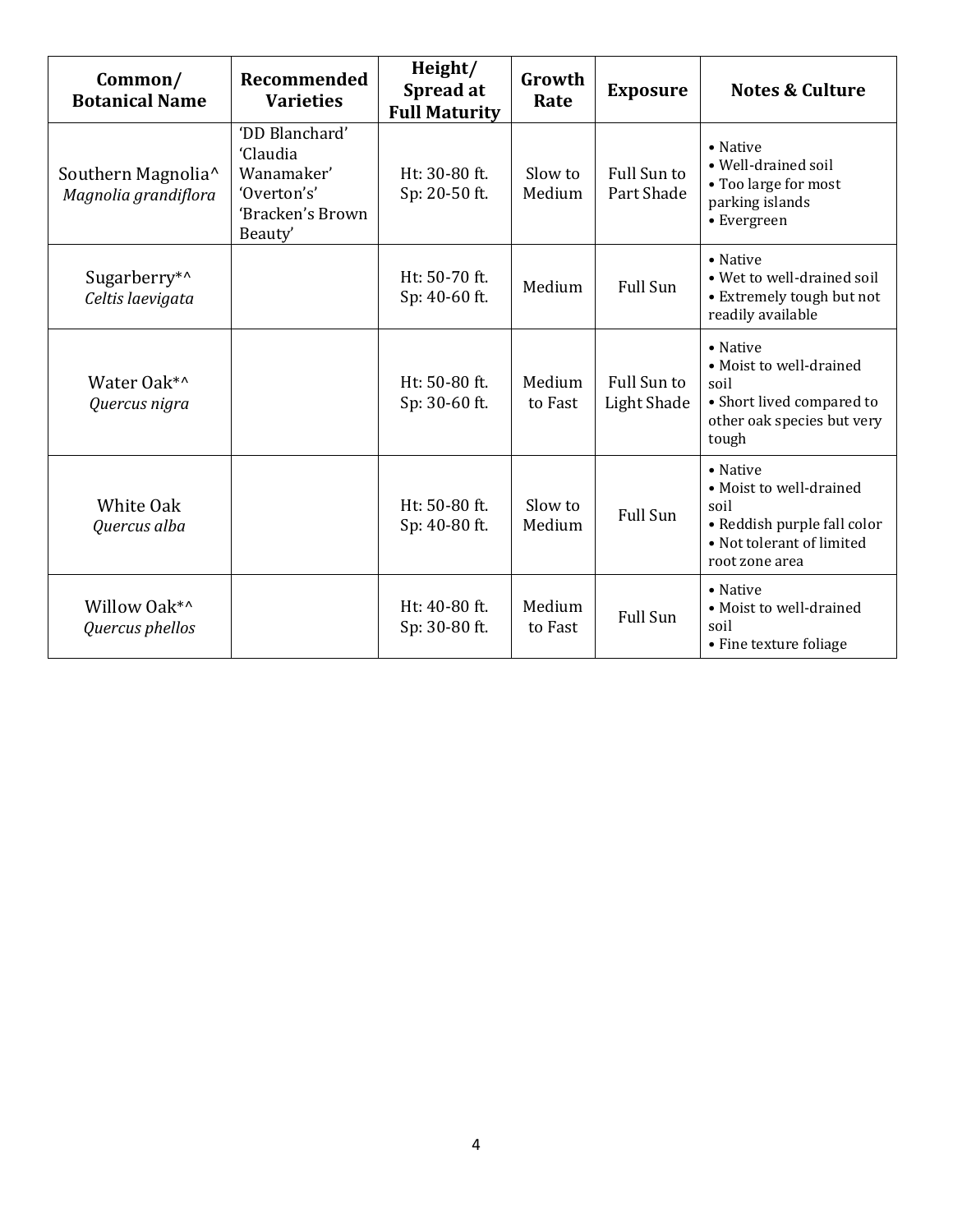## <span id="page-4-0"></span>**Flowering and Ornamental Trees**

#### <span id="page-4-1"></span>**Deciduous**

| Common/<br><b>Botanical Name</b>                   | Recommended<br><b>Varieties</b>                                                                       | Height/<br>Spread at<br><b>Full Maturity</b> | Growth<br>Rate    | <b>Exposure</b>      | <b>Notes &amp; Culture</b>                                                                                           |
|----------------------------------------------------|-------------------------------------------------------------------------------------------------------|----------------------------------------------|-------------------|----------------------|----------------------------------------------------------------------------------------------------------------------|
| <b>Blackhaw Viburnum</b><br>Viburnum prunifolium   |                                                                                                       | Ht: 10-20 ft.<br>Sp: 10-15 ft.               | Medium            | Sun to Part<br>Shade | $\bullet$ Native<br>• Moist to well-drained<br>soil<br>• Spring-white flowers<br>· Fall-edible black fruit           |
| Chastetree* $\hat{}$<br>Vitex agnus-castus         | 'Shoal Creek'                                                                                         | Ht: 15-20 ft.<br>Sp: 10-15 ft.               | Medium            | Sun                  | • Well-drained soil<br>• Summer-pink or<br>lavender flowers                                                          |
| Chinese Fringetree*^<br>Chionanthus retusus        |                                                                                                       | Ht: 12-25 ft.<br>Sp: 15-25 ft.               | Slow              | Sun to Part<br>Shade | • Well-drained soil<br>• Spring-white flowers                                                                        |
| Crape Myrtle*^<br>Lagerstromia indica x<br>fauriei | 'Miami'<br>'Natchez'<br>'Tuscarora'<br>'Muskogee'<br>'Tuskegee'<br>'Biloxi'<br>'Choctaw'<br>'Fantasy' | Ht: 20-40 ft.<br>Sp: 20-35 ft.               | Medium            | <b>Full Sun</b>      | • Well-drained soil<br>• Summer-flowers<br>• Drought tolerant                                                        |
| Crape Myrtle*^<br>Lagerstromia hybrids             | 'Apalachee'<br>'Catawba'<br>'Osage'<br>'Seminole'<br>'Sioux'<br>'Tuskegee'<br>'Yuma'                  | Ht. 10-20 ft.<br>Sp: 10-25 ft.               | Fast              | Sun                  | • Well-drained soil<br>• Summer-blooms<br>• Drought tolerant                                                         |
| Dogwood<br>Cornus florida                          | 'Cloud 9'<br>'Cherokee<br>Princess'                                                                   | Ht: 15-25 ft.<br>Sp: 10-20 ft.               | Slow to<br>Medium | Sun to Part<br>Shade | $\bullet$ Native<br>• Moist to well-drained<br>soil<br>• Spring—white flowers<br>• Performs best under<br>irrigation |
| Ironwood<br>Carpinus caroliniana                   |                                                                                                       | Ht: 20-30 ft.<br>Sp: 15-25 ft.               | Slow              | Sun to<br>Shade      | • Native<br>.Wet to well-drained soil<br>• Interesting bark<br>• Very shade tolerant                                 |

 \* Trees Recommended for Limited Root Zone Areas: Go to page 19 for more information.

Drought Tolerant Plants: Go to page 19 for more information.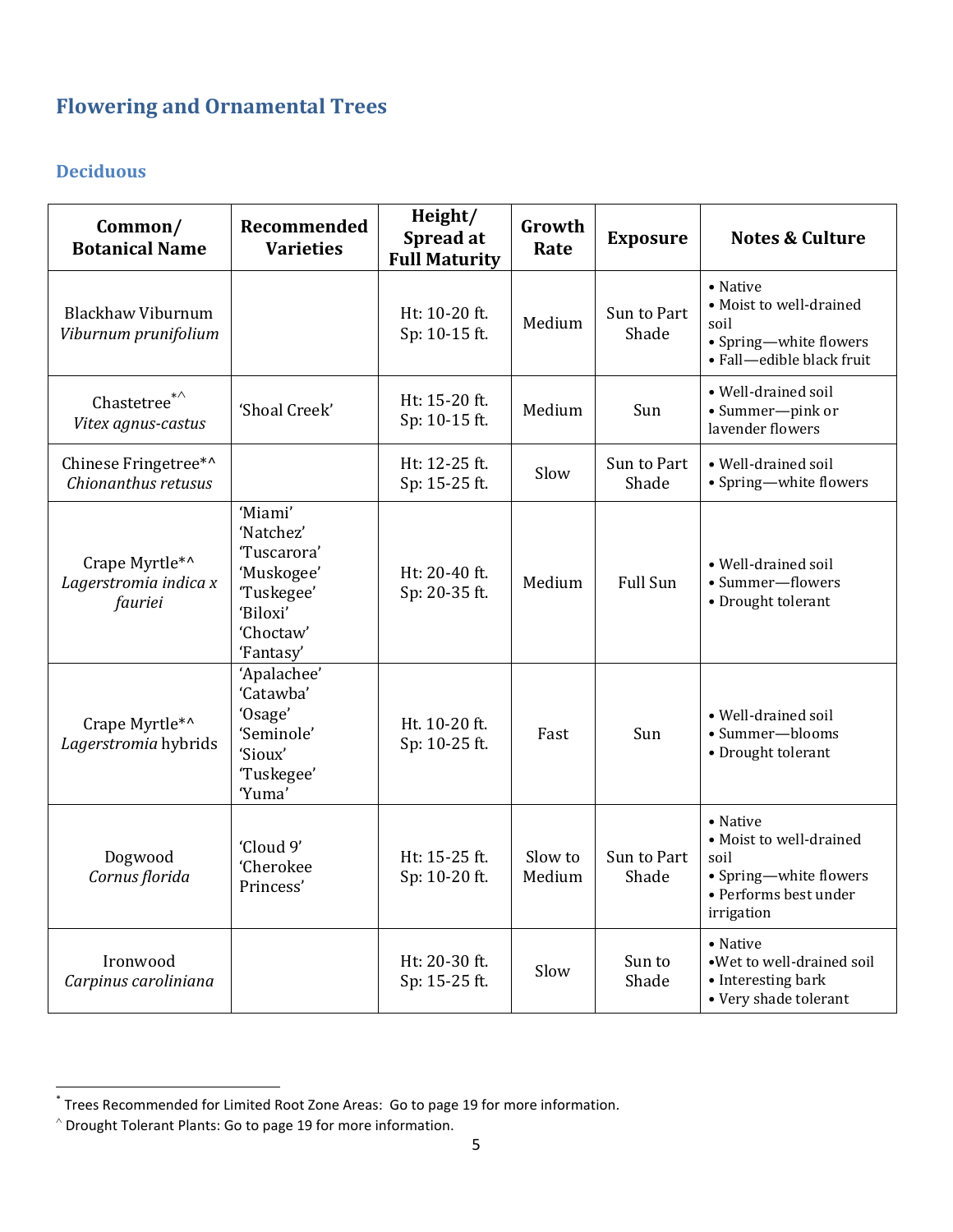| Common/<br><b>Botanical Name</b>                 | Recommended<br><b>Varieties</b>   | Height/<br>Spread at<br><b>Full Maturity</b> | Growth<br>Rate    | <b>Exposure</b>       | <b>Notes &amp; Culture</b>                                                                                 |
|--------------------------------------------------|-----------------------------------|----------------------------------------------|-------------------|-----------------------|------------------------------------------------------------------------------------------------------------|
| Japanese Flowering<br>Cherry<br>Prunus serrulata | 'Kwanzan'                         | Ht: 20-30 ft.<br>Sp: 20-30 ft.               | Medium            | Sun to Light<br>Shade | • Well-drained soil<br>• Spring-pink flowers<br>• Performs best under<br>irrigation                        |
| Japanese Maple<br>Acer palmatum                  | 'Red Emperor'                     | Ht: 10-25 ft.<br>Sp: 10-20 ft.               | Slow              | Sun to Part<br>Shade  | · Well-drained, constantly<br>moist soil<br>• Good specimen tree<br>• Performs best under<br>irrigation    |
| Japanese Snowbell<br>Styrax japonicas            | 'Emerald Pagoda'<br>'Pink Chimes' | Ht: 20-30 ft.<br>Sp: 20-30 ft.               | Medium            | Sun to Part<br>Shade  | • Well-drained soil<br>• Spring-white or pink<br>flowers<br>• Performs best under<br>irrigation            |
| Kousa Dogwood<br>Cornus kousa                    |                                   | Ht: 15-30 ft.<br>Sp: 15-30 ft.               | Slow to<br>Medium | Sun to Light<br>Shade | • Well-drained soil<br>• Spring-white flowers<br>• Performs best under<br>irrigation                       |
| 'Okame' Cherry*^<br>Prunus campanulata           |                                   | Ht: 15-30 ft.<br>Sp: 15-30 ft.               | Medium            | Sun to Light<br>Shade | • Well-drained soil<br>• Spring-pink flowers<br>• More drought tolerant<br>than most flowering<br>cherries |
| Possumhaw<br>Ilex decidua                        | 'Warren's Red'                    | Ht: 15-20 ft.<br>Sp: 10-15 ft.               | Medium            | Sun to Light<br>Shade | • Native<br>• Moist to well-drained<br>soil<br>· Fall, Winter-red berries<br>• Tolerates wet soil          |
| Redbud^<br>Cercis canadensis                     | 'Forest Pansy'                    | Ht: 12-30 ft.<br>Sp: 15-25 ft.               | Medium            | Sun to Part<br>Shade  | • Native<br>• Moist to well-drained<br>soil<br>• Spring—purple or white<br>flowers                         |
| Saucer Magnolia<br>Magnolia x<br>soulangiana     |                                   | Ht: 20-30 ft.<br>Sp: 15-25 ft.               | Medium            | Sun to Light<br>Shade | • Spring-pink flowers                                                                                      |
| Serviceberry<br>Amelanchier arborea              | 'Autumn<br>Brilliance'            | Ht: 20-25 ft.<br>Sp: 10-15 ft.               | Medium            | Sun to Part<br>Shade  | • Native<br>• Moist to well-drained<br>soil<br>• Fall-orange foliage<br>• Spring-white flowers             |
| Southern Sugar Maple<br>Acer barbatum            |                                   | Ht: 20-25 ft.<br>Sp: 15-20 ft.               | Medium            | Sun to Light<br>Shade | • Native<br>• Moist to well-drained<br>soil<br>• Fall-yellow & orange<br>foliage                           |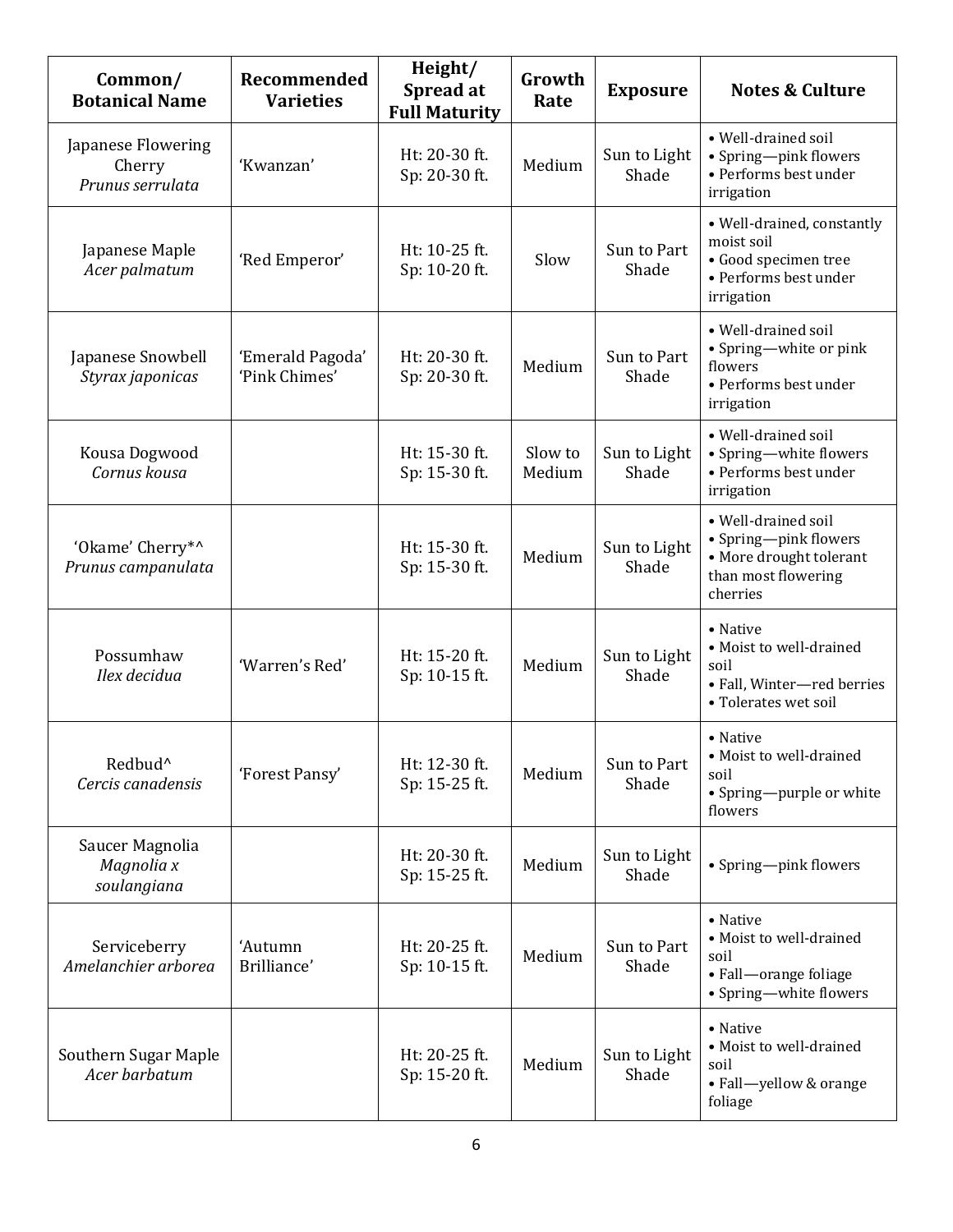| Common/<br><b>Botanical Name</b>                | Recommended<br><b>Varieties</b> | Height/<br>Spread at<br><b>Full Maturity</b> | Growth<br>Rate | <b>Exposure</b>       | <b>Notes &amp; Culture</b>                                                                                                                    |
|-------------------------------------------------|---------------------------------|----------------------------------------------|----------------|-----------------------|-----------------------------------------------------------------------------------------------------------------------------------------------|
| Star Magnolia<br>Magnolia stellata              |                                 | Ht: 15-20 ft.<br>Sp: 10-15 ft.               | Slow           | Sun to Light<br>Shade | • Well-drained soil<br>• Spring—white or pink<br>flowers                                                                                      |
| Washington Hawthorn<br>Crataegus<br>phaenopyrum |                                 | Ht: 25-30 ft.<br>Sp: 20-25 ft.               | Medium         | Sun to Light<br>Shade | $\bullet$ Native<br>• Moist to well-drained<br>soil<br>• Spring—white flowers<br>• Fall—red fruit<br>$\bullet$ Thorny<br>• Tolerates wet soil |
| Yoshino Cherry<br>Prunus x yedoensis            |                                 | Ht: 15-25 ft.<br>Sp: 15-25 ft.               | Medium         | Sun to Light<br>Shade | • Well-drained soil<br>• Spring—light pink<br>flowers<br>• Performs best under<br>irrigation                                                  |

#### <span id="page-6-0"></span>**Evergreen**

| Common/<br><b>Botanical Name</b>                  | Recommended<br><b>Varieties</b> | Height/<br>Spread at<br><b>Full Maturity</b> | Growth<br>Rate    | <b>Exposure</b>       | <b>Notes &amp; Culture</b>                                                                                                      |
|---------------------------------------------------|---------------------------------|----------------------------------------------|-------------------|-----------------------|---------------------------------------------------------------------------------------------------------------------------------|
| American Holly<br>Ilex opaca                      |                                 | Ht: 20-30 ft.<br>Sp: 15-20 ft.               | Slow              | Sun to Part<br>Shade  | • Native<br>• Moist to well-drained<br>soil<br>• Fall, Winter-red berries                                                       |
| Anise Tree<br>Illicium parviflorum                |                                 | Ht: 10-15 ft.<br>Sp: 10-15 ft.               | Fast              | Sun to Part<br>Shade  | • Native<br>• Moist to well-drained<br>soil<br>• Fragrant foliage<br>• May be grown as a large<br>shrub or small tree           |
| Carolina Cherry<br>Laurel*^<br>Prunus caroliniana |                                 | Ht: 15-30 ft.<br>Sp: 15-20 ft.               | Fast              | Sun to Light<br>Shade | $\bullet$ Native<br>• Well-drained to Xeric soil<br>• Spring—white flowers                                                      |
| Fortune's Osmanthus<br>Osmanthus fortunei         |                                 | Ht: 15-25 ft.<br>Sp: 8-10 ft.                | Medium<br>to Fast | Sun to Light<br>Shade | • Moist to well-drained<br>soil<br>• May be grown as a large<br>shrub or small tree                                             |
| Fragrant Tea Olive<br>Osmanthus fragrans          |                                 | Ht: 15-30 ft.<br>Sp: 8-15 ft.                | Medium            | Sun to Light<br>Shade | • Moist to well-drained<br>soil<br>· Fall, Winter-fragrant<br>white flowers<br>• May be grown as a large<br>shrub or small tree |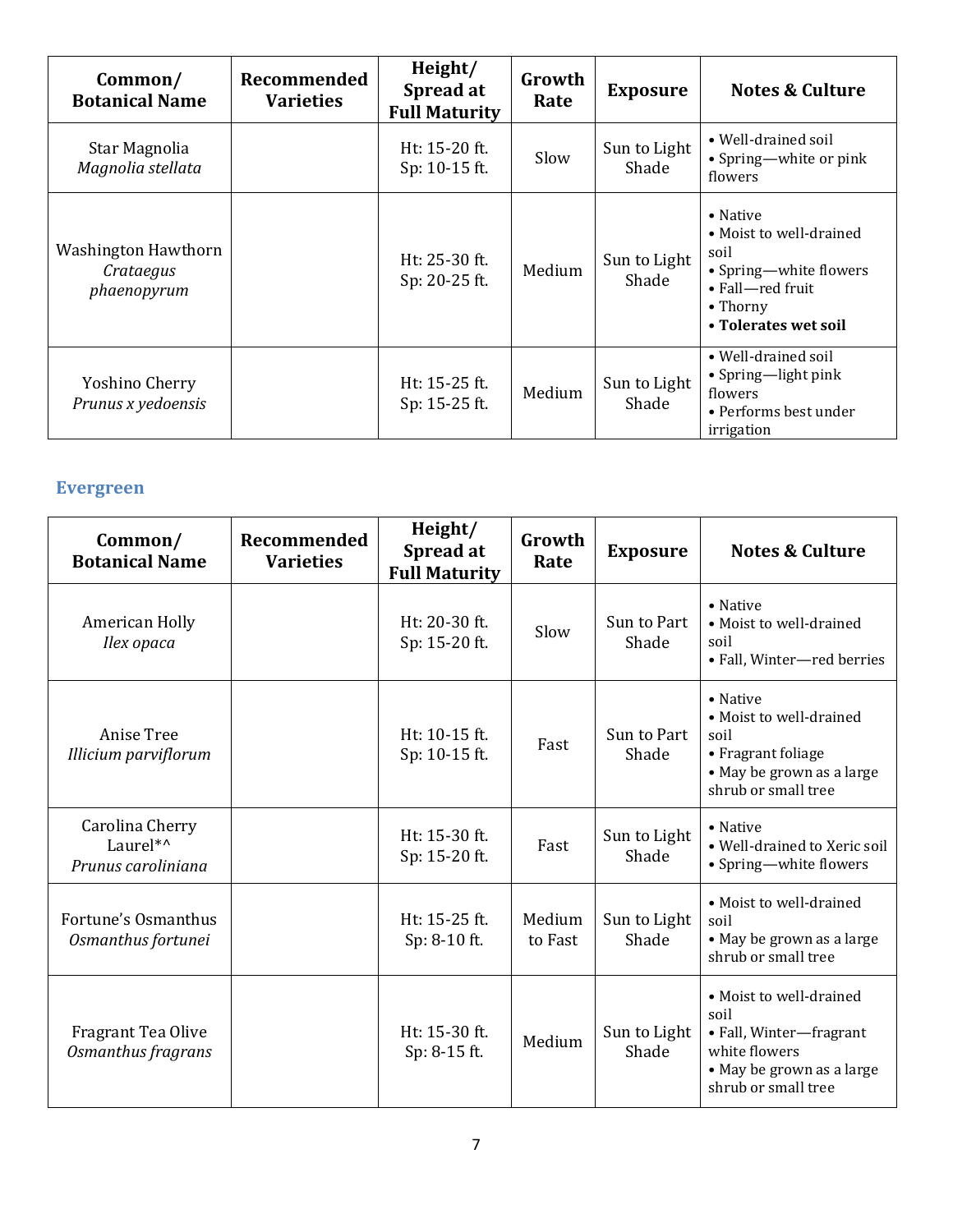| Common/<br><b>Botanical Name</b>                              | <b>Recommended</b><br><b>Varieties</b>             | Height/<br>Spread at<br><b>Full Maturity</b> | Growth<br>Rate    | <b>Exposure</b>       | <b>Notes &amp; Culture</b>                                                                                                                                |
|---------------------------------------------------------------|----------------------------------------------------|----------------------------------------------|-------------------|-----------------------|-----------------------------------------------------------------------------------------------------------------------------------------------------------|
| Little Gem Magnolia*^<br>Magnolia grandiflora<br>'Little Gem' |                                                    | Ht: 15-25 ft.<br>Sp: 10-15 ft.               | Slow to<br>Medium | Sun to Part<br>Shade  | • Native<br>• Moist to well-drained<br>soils<br>• Summer-fragrant white<br>flowers                                                                        |
| Palmetto Palm<br>Sabal palmetto                               |                                                    | Ht: 10-30 ft.<br>Sp: 10-15 ft.               | Slow              | Sun to Part<br>Shade  | • Native<br>• Moist to well-drained<br>soil                                                                                                               |
| Southern Wax<br>Myrtle*^<br>Myrica cerifera                   |                                                    | Ht: 10-20 ft.<br>Sp: 10-20 ft.               | Fast              | Sun to Light<br>Shade | • Native<br>• Wet to Xeric soil<br>· Winter-blue-black<br>berries on female plants<br>• Susceptible to wind and<br>ice damage                             |
| Sweet Bay Magnolia<br>Magnolia virginiana                     |                                                    | Ht: 20-30 ft.<br>Sp: 10-20 ft.               | Medium<br>to Fast | Sun to Part<br>Shade  | • Native<br>• Moist to well-drained<br>soil<br>• Spring-fragrant white<br>flowers<br>· Moderately evergreen-<br>may lose most foliage in<br>harsh winters |
| Topol Holly*^<br>Ilex x attenuate                             | 'Savannah'<br>'Foster's #2'<br>'East Palatka'      | Ht: 20-30 ft.<br>Sp: 10-15 ft.               | Medium            | Sun to Part<br>Shade  | • Native<br>• Moist to well-drained<br>soils<br>· Fall, Winter-red berries                                                                                |
| Yaupon Holly*^<br>Ilex vomitoria                              | 'Hoskin's<br>Shadow'<br>'Kathy Ann'<br>'Katherine' | Ht: 15-20 ft.<br>Sp: 10-15 ft.               | Medium<br>to Fast | Sun to Light<br>Shade | • Native<br>• Moist to Xeric soils<br>· Fall, Winter-red-orange<br>or yellow berries                                                                      |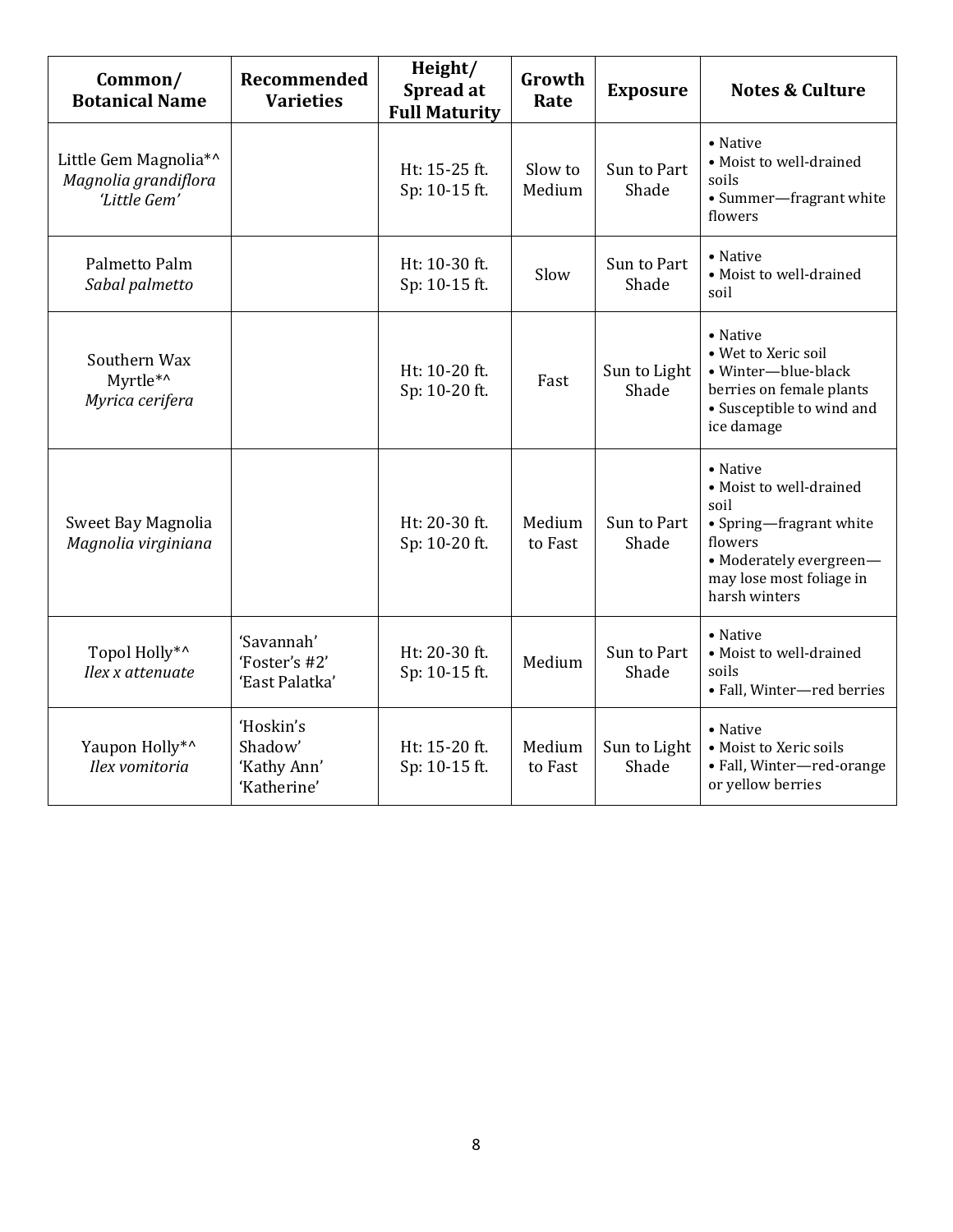## <span id="page-8-0"></span>**Ornamental Shrubs**

#### <span id="page-8-1"></span>**Deciduous**

| Common/<br><b>Botanical Name</b>                                    | Recommended<br><b>Varieties</b>                                     | Height/<br>Spread at<br><b>Full Maturity</b> | Growth<br>Rate | <b>Exposure</b>        | <b>Notes &amp; Culture</b>                                                                                 |
|---------------------------------------------------------------------|---------------------------------------------------------------------|----------------------------------------------|----------------|------------------------|------------------------------------------------------------------------------------------------------------|
| American Beautyberry<br>Callicarpa Americana                        |                                                                     | Ht: 4-8 ft.<br>Sp: 4-8 ft.                   | Fast           | Sun to Light<br>Shade  | • Native<br>• Moist to well-drained<br>soil<br>• Late Summer-magenta<br>purple fruit                       |
| Bigleaf Hydrangea<br>Hydrangea<br>macrophylla                       | 'Merritt's Beauty'<br>'Nikko Blue'<br>'Endless Summer'<br>Many more | Ht: 3-10 ft.<br>Sp: 3-10 ft.                 | Fast           | Light to<br>Part Shade | · Moist, well-drained soil<br>with high organic matter<br>· Summer-white, pink,<br>blue, or purple flowers |
| Bumald Spirea <sup>^</sup><br>Spiraea x bumalda                     | 'Anthony<br>Waterer'                                                | Ht: 2-5 ft.<br>Sp: 3-5 ft.                   | Fast           | Sun                    | • Well-drained soil<br>• Summer-white to deep<br>pink flowers                                              |
| <b>Chinese Snowball</b><br><b>Bush</b><br>Viburnum<br>macrocephalum |                                                                     | Ht: 12-15 ft.<br>Sp: 10-15 ft.               | Medium         | Sun to Part<br>Shade   | · Moist, well-drained soil<br>• Spring-large clusters of<br>white flowers                                  |
| Doublefile Viburnum<br>Viburnum plicatum<br>var. tomentosum         | 'Shasta'<br>'Maresii'                                               | Ht: 8-10 ft.<br>Sp: 8-10 ft.                 | Medium         | <b>Light Shade</b>     | • Well-drained soil<br>• Spring-white flowers                                                              |
| Flowering Quince^<br>Chaenomeles speciosa                           | 'Cameo'<br>'Jet Trail'<br>'Texas Scarlet'                           | Ht: 3-6 ft.<br>Sp: 3-6 ft.                   | Medium         | Sun to Part<br>Shade   | • Well-drained soil<br>• Late Winter to Early<br>Spring-scarlet red to<br>pink or white flowers            |
| Forsythia <sup>^</sup><br>Forsythia x intermedia                    | 'Lynwood Gold'                                                      | Ht: 6-10 ft.<br>Sp: 6-10 ft.                 | Fast           | Sun                    | • Well-drained soil<br>• Summer-dark green<br>leaves<br>• Early Spring-deep<br>yellow flowers              |
| Japanese Barberry^<br>Berberis thunbergii                           | 'Crimson Pygmy'<br>'Gentry'<br>'Rose Glow'                          | Ht: 2-3 ft.<br>Sp: 3-4 ft.                   | Medium         | Sun                    | • Well-drained soil<br>• Reddish-purple foliage<br>• Small thorns                                          |
| Japanese Spirea^<br>Spiraea japonica                                | 'Little Princess'<br>'Neon Flash'<br>'Shirobana'<br>'Goldmound'     | Ht: 2-4 ft.<br>Sp: 2-4 ft.                   | Fast           | Sun                    | • Well-drained soil<br>• Summer-rosy pink<br>flowers                                                       |

 $^{\wedge}$  Drought Tolerant Plants: Go to page 19 for more information.

 $\overline{\phantom{a}}$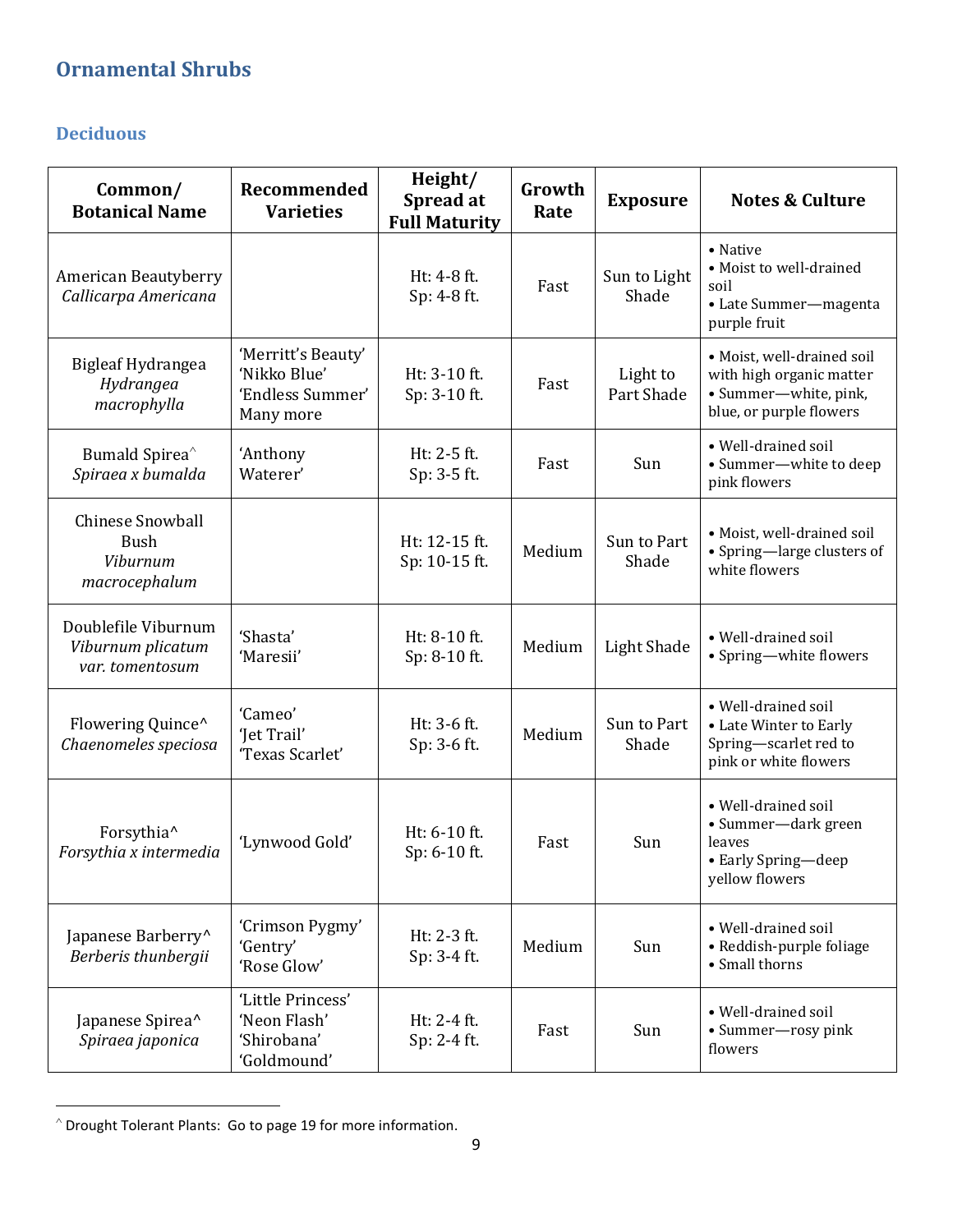| Common/<br><b>Botanical Name</b>                  | Recommended<br><b>Varieties</b>           | Height/<br>Spread at<br><b>Full Maturity</b> | Growth<br>Rate    | <b>Exposure</b>       | <b>Notes &amp; Culture</b>                                                                                          |
|---------------------------------------------------|-------------------------------------------|----------------------------------------------|-------------------|-----------------------|---------------------------------------------------------------------------------------------------------------------|
| Oakleaf Hydrangea<br>Hydrangea quercifolia        | 'Alice'<br>'Snow Queen'                   | Ht: 5-10 ft.<br>Sp: 5-15 ft.                 | Slow to<br>Medium | Sun to Part<br>Shade  | • Native<br>· Moist, well-drained soil.<br>• Summer-white<br>changing to mauve,<br>pyramidal shaped flowers         |
| Panicle Hydrangea<br>Hydrangea paniculata         | 'Chantilly Lace'<br>'Tardiva'<br>'Unique' | Ht: 8-20 ft.<br>Sp: 8-20 ft.                 | Fast              | Sun to Part<br>Shade  | • Moist, well-drained soil<br>• Summer-white<br>changing to mauve,<br>pyramidal shaped flowers                      |
| <b>Purple Beautyberry</b><br>Callicarpa dichotoma |                                           | Ht: 4-5 ft.<br>Sp: 5-8 ft.                   | Fast              | Sun to Light<br>Shade | • Well-drained soil<br>• Summer-lilac/violet<br>fruit                                                               |
| Rose of Sharon<br>Hibiscus syriacus               |                                           | Ht: 8-12 ft.<br>Sp: 6-10 ft.                 | Medium            | Sun to Part<br>Shade  | · Moist, well-drained soil.<br>• Summer-white to red<br>to purple/violet flowers                                    |
| 'Snowmound' Spirea^<br>Spiraea nipponica          | 'Snowmound'                               | Ht: 3-5 ft.<br>Sp: 4-5 ft.                   | Medium            | Sun to Part<br>Shade  | • Well-drained soil<br>· Small, blue-green leaves<br>• Early Summer-white<br>flowers                                |
| Summersweet<br>Clethra alnifolia                  | 'Sixteen Candles'<br>'Hummingbird'        | Ht: 4-8 ft.<br>Sp: 4-6 ft.                   | Slow to<br>Medium | Sun to Part<br>Shade  | • Native<br>• Moist to wet acid soil<br>• Summer-very fragrant,<br>white flowers                                    |
| Vanhoutte Spirea^<br>Spiraea x vanhouttei         |                                           | Ht: 6-10 ft.<br>Sp: 10-12 ft.                | Medium            | Sun to Part<br>Shade  | • Well-drained soil<br>• Vase shaped plant<br>• Spring—very showy<br>white flowers                                  |
| Virginia Sweetspire<br>Itea virginiana            | 'Little Henry'<br>'Henry's Garnet'        | Ht: 3-6 ft.<br>Sp: 3-6 ft.                   | Fast              | Sun to Part<br>Shade  | • Native<br>• Wet to well-drained soil<br>• Spring-white flowers<br>· Fall-excellent color<br>• Tolerates wet sites |
| Weigela<br>Weigela florida                        |                                           | Ht: 6-9 ft.<br>Sp: 9-12 ft.                  | Medium            | Sun                   | • Well-drained soil<br>• Late Spring-pink<br>flowers                                                                |
| <b>Winged Euonymus</b><br>Euonymus alatus         |                                           | Ht: 5-15 ft.<br>Sp: 5-15 ft.                 | Slow              | Sun to Light<br>Shade | • Well-drained soil<br>· Fall-brilliant red color<br>deserving of the name<br>'Burning Bush'                        |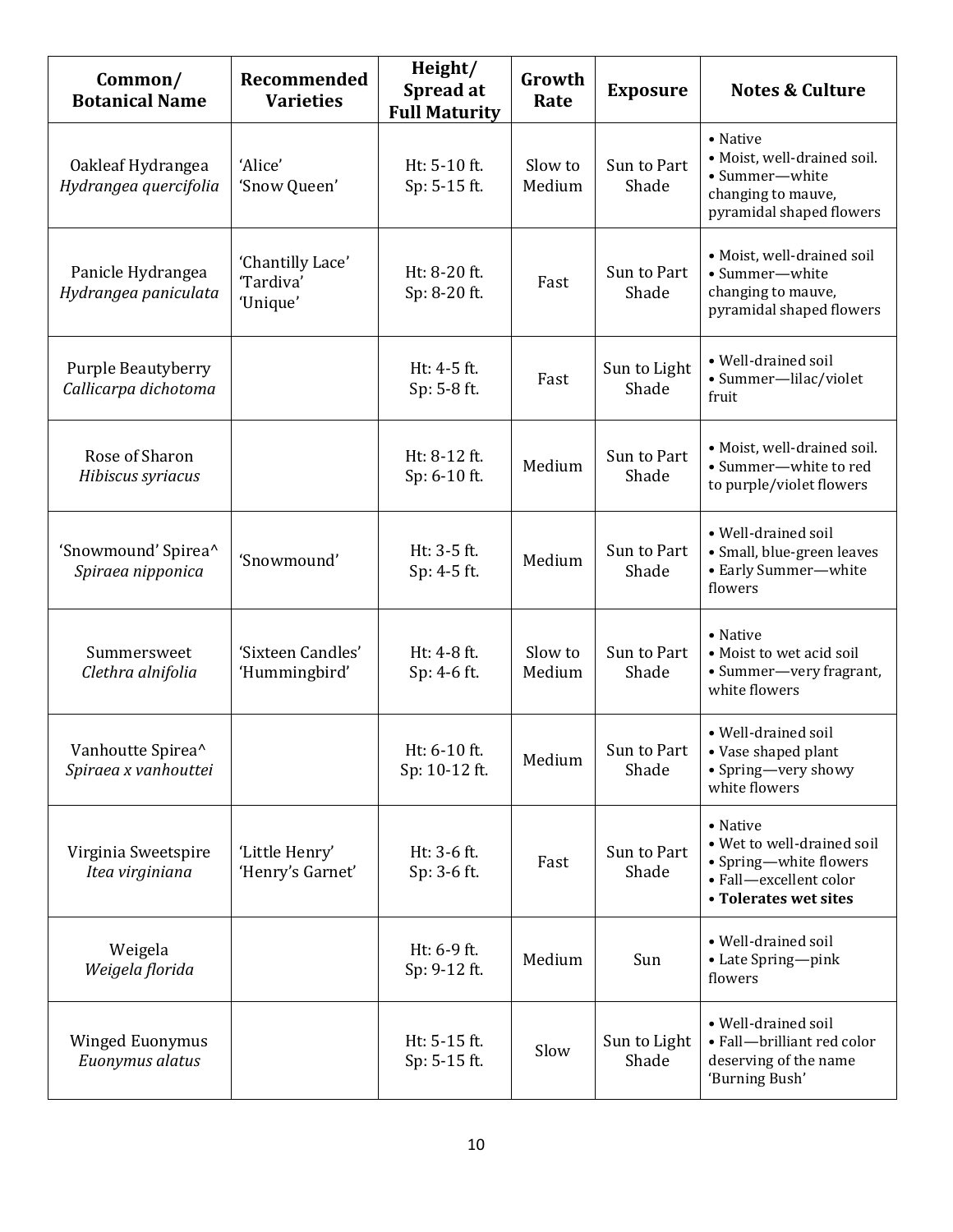| Common/<br><b>Botanical Name</b> | Recommended<br><b>Varieties</b> | Height/<br>Spread at<br><b>Full Maturity</b> | Growth<br>Rate    | <b>Exposure</b>      | <b>Notes &amp; Culture</b>                                                                                               |
|----------------------------------|---------------------------------|----------------------------------------------|-------------------|----------------------|--------------------------------------------------------------------------------------------------------------------------|
| Winterberry<br>Ilex verticillata | 'Winter Red'<br>'Red Sprite'    | Ht: $6-10$ ft.<br>$Sp: 8-15$ ft.             | Slow to<br>Medium | Sun to Part<br>Shade | $\bullet$ Native<br>• Moist to wet acid soil<br>• Winter—red berries<br>(requires male & female<br>plants for fruit set) |

#### <span id="page-10-0"></span>**Evergreen**

| Common/<br><b>Botanical Name</b>                             | Recommended<br><b>Varieties</b>                                         | Height/<br>Spread at<br><b>Full Maturity</b> | Growth<br>Rate | <b>Exposure</b>        | <b>Notes &amp; Culture</b>                                                                                                                                                      |
|--------------------------------------------------------------|-------------------------------------------------------------------------|----------------------------------------------|----------------|------------------------|---------------------------------------------------------------------------------------------------------------------------------------------------------------------------------|
| Adam's Needle Yucca^<br>Yucca filamentosa                    | 'Bright Edge'<br>'Colorguard'                                           | Ht: $2-3$ ft.<br>Sp: 2-3 ft.                 | Medium         | Sun to Light<br>Shade  | $\bullet$ Native<br>• Well-drained soil<br>• Drought, heat, & salt<br>tolerant<br>• Late Spring-white<br>panicle type flowers rise<br>2-3 ft. above foliage<br>• Deer resistant |
| Azalea<br>Rhododendron hybrids                               | 'Formosa'<br>'Coral Bells'<br>Many others                               | Ht: 2-6 ft.<br>Sp: 2-4 ft.                   | Medium         | Light to<br>Part Shade | · Moist, well-drained soil a<br>must<br>• 'Encore' TM varieties<br>bloom spring, summer, &<br>fall                                                                              |
| Banana Shrub<br>Michelia figo                                |                                                                         | Ht: 5-10 ft.<br>Sp: 5-10 ft.                 | Medium         | Sun                    | · Moist, well-drained acid<br>soil<br>• Spring-small, creamy<br>white flowers that smell<br>like ripe bananas                                                                   |
| Cape Jasmine<br>Gardenia jasminoides                         | 'Chuck Hayes'<br>'August Beauty'<br>'Frost Proof'                       | Ht: 3-8 ft.<br>Sp: 3-8 ft.                   | Medium         | Sun to Part<br>Shade   | · Moist, well-drained acid<br>soil<br>• Deer resistant                                                                                                                          |
| Chindo Viburnum <sup>^</sup><br>Viburnum awabuki<br>'Chindo' |                                                                         | Ht: 10-15 ft.<br>Sp: 6-8 ft.                 | Medium         | Sun to Part<br>Shade   | • Well-drained soil<br>• Large, dark green glossy<br>leaves                                                                                                                     |
| Chinese Holly<br>Ilex cornuta                                | 'Carissa'<br>'Needlepoint'<br>'Rotunda'<br>'Burfordi'<br>'Dwarf Buford' | Ht: 4-15 ft.<br>Sp: 5-12 ft.                 | Medium         | Sun to Part<br>Shade   | • Well-drained soil<br>• Drought & heat tolerant<br>· Green, glossy spined<br>leaves<br>• Winter-red berries                                                                    |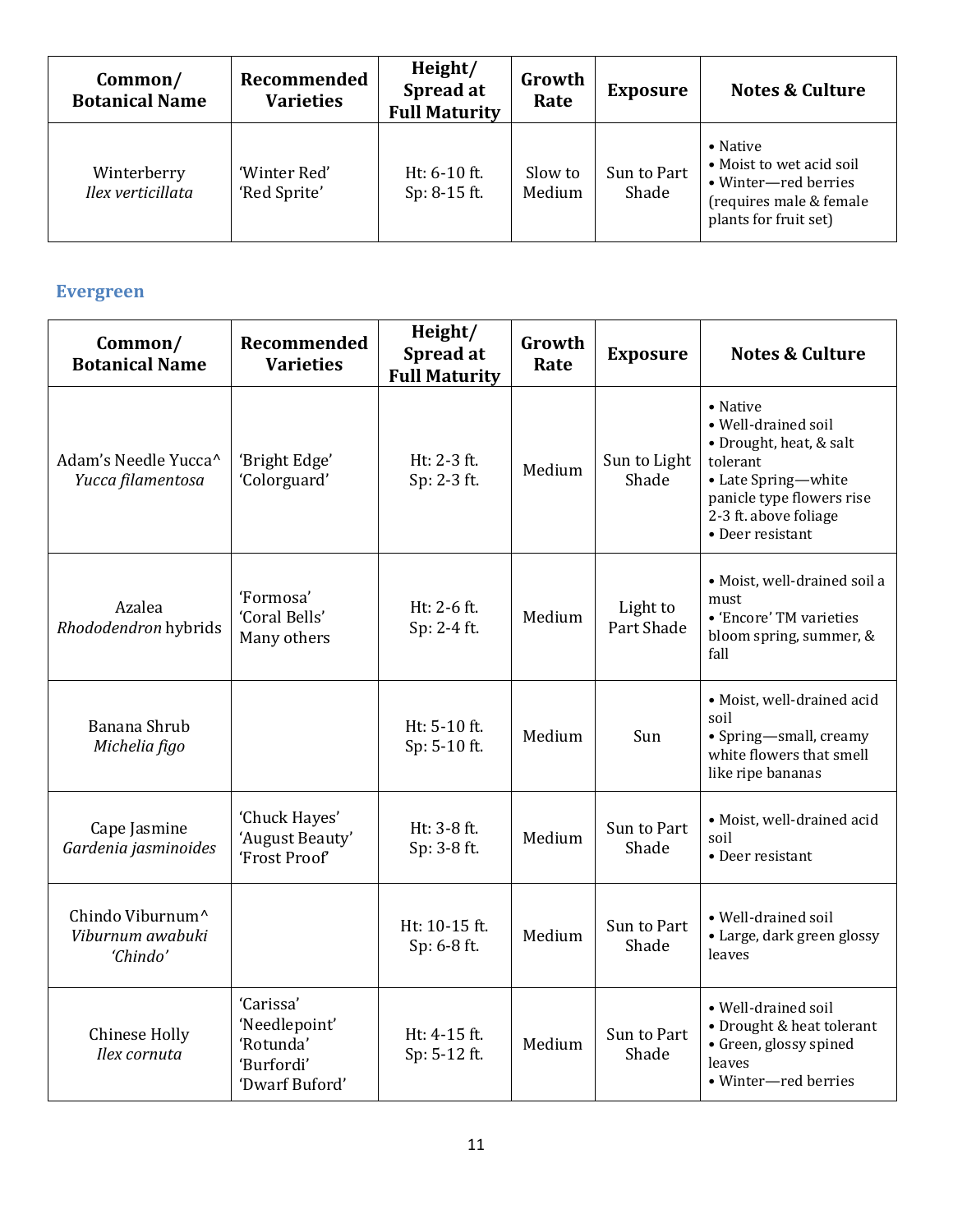| Common/<br><b>Botanical Name</b>                         | Recommended<br><b>Varieties</b>                                                                      | Height/<br>Spread at<br><b>Full Maturity</b> | Growth<br>Rate    | <b>Exposure</b>        | <b>Notes &amp; Culture</b>                                                                                                                                                    |
|----------------------------------------------------------|------------------------------------------------------------------------------------------------------|----------------------------------------------|-------------------|------------------------|-------------------------------------------------------------------------------------------------------------------------------------------------------------------------------|
| Chinese Juniper <sup>^</sup><br>Juniperus chinensus      | 'Compacta'<br>'Spartan'<br>'Robusta green'<br>'Hetzii'<br>'Sargentii'<br>'Pfitzeriana'<br>'Torulosa' | Ht: 3-20 ft.<br>Sp: 3-12 ft.                 | Slow to<br>Medium | Sun                    | • Well-drained soil<br>• Drought tolerant once<br>established                                                                                                                 |
| <b>Chinese Podocarpus</b><br>Podocarpus<br>macrophylllus | 'Maki'                                                                                               | Ht: 10-15 ft.<br>Sp: 5-6 ft.                 | Slow              | Sun to<br>Shade        | • Well-drained soil<br>• Deer resistant                                                                                                                                       |
| Common Camellia<br>Camellia japonica                     | 'Marie Bracie'<br>'Professor<br>Charles S.<br>Sargent'<br>'Dr. Tinsley<br>Many more                  | Ht: 5-15 ft.<br>Sp: 5-15 ft.                 | Slow              | Sun to<br>Shade        | • Well-drained acid soil<br>that is high in organic<br>matter<br>• Winter to Early Spring<br>blooms<br>• Many varieties available<br>in white, pink, & red                    |
| Dwarf Aucuba<br>Aucuba japonica                          | 'Gold Dust'<br>'Nana'<br>'Serratifolia'                                                              | Ht: 5-10 ft.<br>Sp: 4-8 ft.                  | Slow              | Part Shade<br>to Shade | · Moist, well-drained acid<br>soil that is high in organic<br>matter<br>• Large green, glossy<br>leaves with a tropical look<br>· 'Gold Dust' has yellow,<br>speckled foliage |
| Dwarf Yaupon <sup>^</sup><br>Ilex vomitoria              | 'Shillings'<br>'Bordeaux'                                                                            | Ht: 3-5 ft.<br>Sp: 4-5 ft.                   | Medium<br>to Fast | Sun to<br>Shade        | • Native<br>• Moist to Xeric soils<br>· Drought, heat, & salt<br>tolerant                                                                                                     |
| <b>Emerald Arborvitae</b><br>Thuja occidentalis          | 'Emerald'                                                                                            | Ht: 10-15 ft.<br>Sp: 3-4 ft.                 | Slow to<br>Medium | Sun                    | · Moist, well-drained acid<br>soil<br>· Good specimen, accent,<br>or hedge plant                                                                                              |
| False Yew^<br>Cephalotaxis<br>harringtonia               | 'Duke Gardens'<br>'Prostrata'                                                                        | Ht: 3-4 ft.<br>Sp: 6-8 ft.                   | Slow              | Sun to<br>Shade        | • Well-drained soil<br>• Drought tolerant once<br>established<br>• Deer resistant                                                                                             |
| Firethorn<br>Pyracantha coccinea                         |                                                                                                      | Ht: 6-18 ft.<br>Sp: 6-18 ft.                 | Medium<br>to Fast | Sun to Part<br>Shade   | • Well-drained soil<br>• Winter-red or orange<br>berries<br>• Thorny                                                                                                          |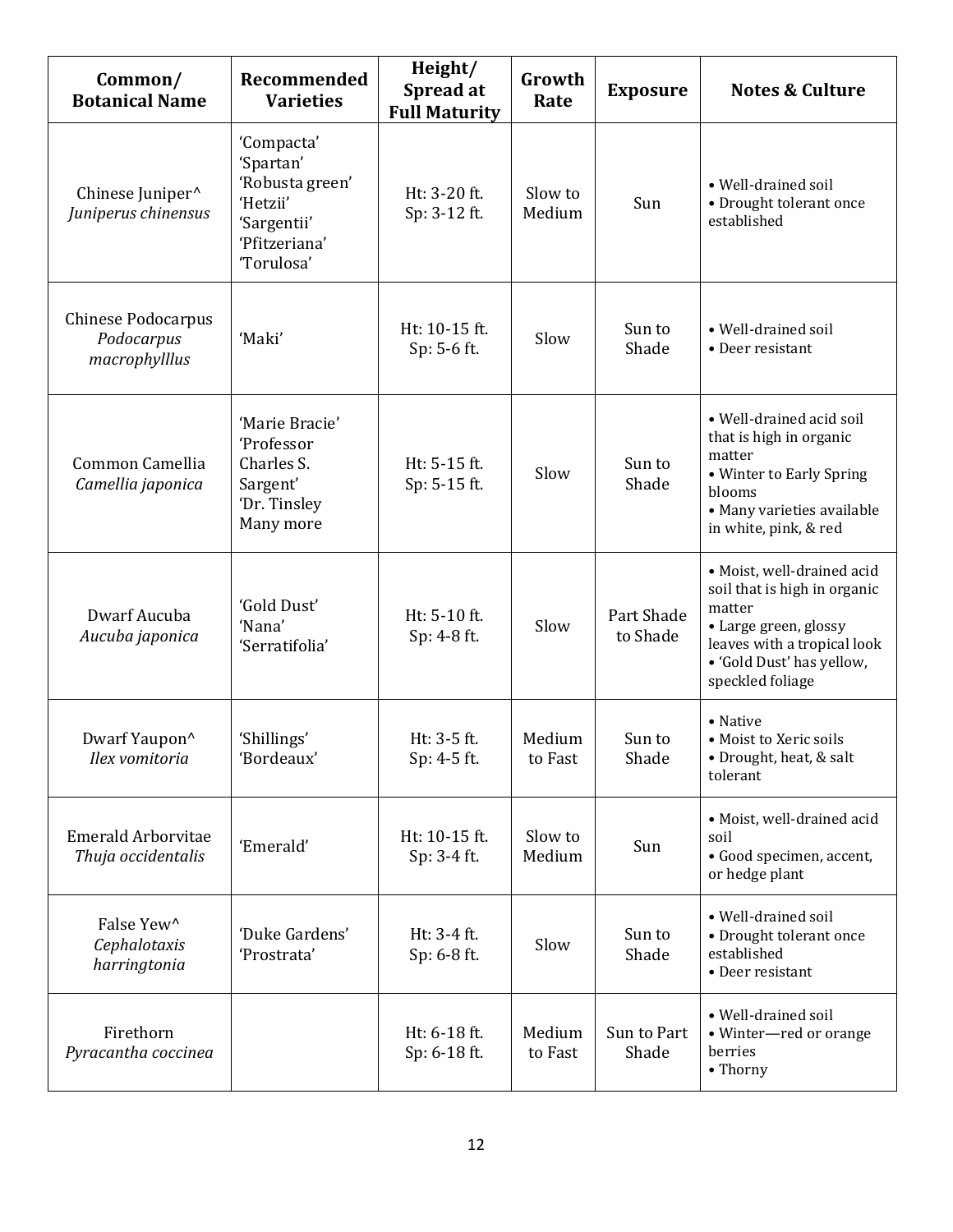| Common/<br><b>Botanical Name</b>                 | Recommended<br><b>Varieties</b>                                                                           | Height/<br>Spread at<br><b>Full Maturity</b> | Growth<br>Rate    | <b>Exposure</b>        | <b>Notes &amp; Culture</b>                                                                                                                                   |
|--------------------------------------------------|-----------------------------------------------------------------------------------------------------------|----------------------------------------------|-------------------|------------------------|--------------------------------------------------------------------------------------------------------------------------------------------------------------|
| Florida Anise Tree<br><b>Illicium</b> floridanum | 'Halley's Comet'<br>'Shady Lady'                                                                          | Ht: 6-10 ft.<br>Sp: 5-8 ft.                  | Medium            | Part Shade<br>to Shade | • Native<br>· Moist, well-drained acid<br>soil with high organic<br>content<br>• Deer resistant                                                              |
| Glossy Abelia^<br>Abelia grandiflora             | 'Edward<br>Goucher'<br>'Francis Mason'<br>'Little Richard'<br>'John Creech'                               | Ht: 3-6 ft.<br>Sp: 3-6 ft.                   | Medium<br>to Fast | Sun                    | • Well-drained soil<br>• Semi evergreen during<br>cold winters<br>• Summer-pink or white<br>flowers                                                          |
| Heavenly Bamboo^<br>Nandina domestica            | 'Gulfstream'<br>'Harbor Dwarf'<br>'Firepower'<br>'Moon Bay'                                               | Ht: 2-5 ft.<br>Sp: 2-4 ft.                   | Medium            | Sun to<br>Shade        | • Well-drained soil<br>• Winter-clusters of red<br>berries<br>• Spring-white flower<br>panicles                                                              |
| Hinoki False Cypress<br>Chamaecyparis obtuse     | 'Nana Gracillis'                                                                                          | Ht: 5-6 ft.<br>Sp: 3-4 ft.                   | Slow              | Sun to Part<br>Shade   | · Moist, well-drained acid<br>soil                                                                                                                           |
| Hybrid Hollies^<br>Ilex hybrids                  | 'Emily Brunner'<br>'Nellie R. Stevens'<br>'Cardinal'<br>'Festive'<br>'Little Red'<br>'Oakleaf'<br>'Robin' | Ht: 15-25 ft.<br>Sp: 10-15 ft.               | Medium<br>to Fast | Sun to Part<br>Shade   | • Well-drained soil<br>• Dark green, spined<br>leaves<br>· Winter-red berries<br>• Pyramidal growth habit                                                    |
| Indian Hawthorn^<br>Rhaphaeolepsis<br>umballata  | 'Olivia'<br>'Eleanor Tabor'<br>'Majestic Beauty'                                                          | Ht: 2-10 ft.<br>Sp: 4-10 ft.                 | Medium            | Sun                    | • Well-drained soil<br>• Salt tolerant<br>• Prone to deer damage<br>• Early Summer-pink or<br>white flowers<br>• Plant only leaf spot<br>resistant varieties |
| <b>Inkberry Holly</b><br>Ilex glabra             | 'Shamrock'                                                                                                | Ht: 4-6 ft.<br>Sp: 4-6 ft.                   | Medium            | Sun to<br>Shade        | • Native<br>· Moist, acid soil                                                                                                                               |
| Japanese Cleyera^<br>Ternstromia<br>gymnathera   | 'Bronze Beauty'<br>'Jade Tiara'                                                                           | Ht: 8-12 ft.<br>Sp: 5-7 ft.                  | Slow              | Sun to Full<br>Shade   | • Well-drained soil<br>• Very glossy green foliage<br>with reddish new growth                                                                                |
| Japanese Fatsia<br>Fatsia japonica               |                                                                                                           | Ht: 6-10 ft.<br>Sp: 6-10 ft.                 | Medium            | Part to Full<br>Shade  | • Prefers moist acid soil<br>high in organic matter<br>· Large green, glossy, &<br>tropical-looking leaves                                                   |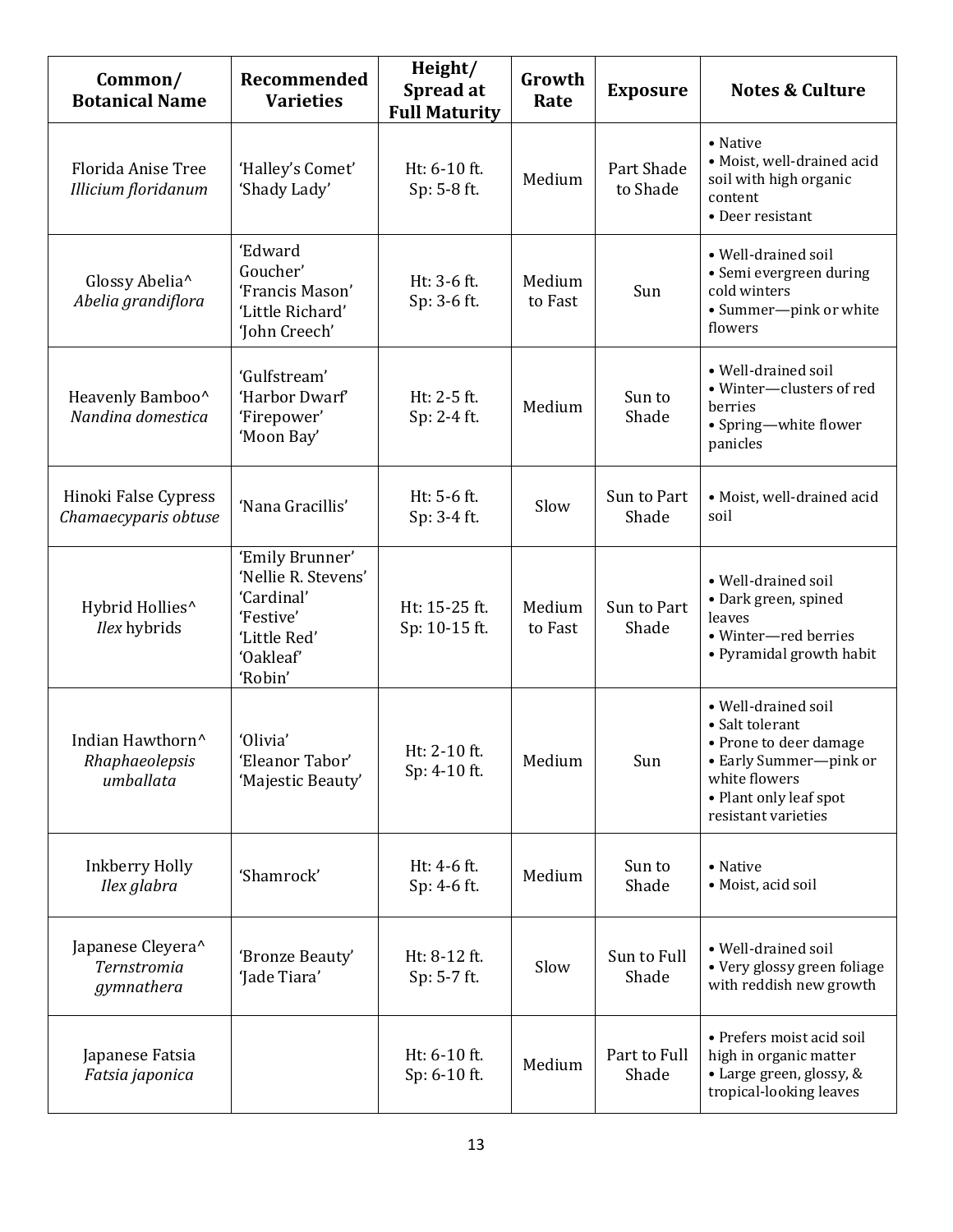| Common/<br><b>Botanical Name</b>               | Recommended<br><b>Varieties</b>                         | Height/<br>Spread at<br><b>Full Maturity</b> | Growth<br>Rate    | <b>Exposure</b>       | <b>Notes &amp; Culture</b>                                                                                                                                       |
|------------------------------------------------|---------------------------------------------------------|----------------------------------------------|-------------------|-----------------------|------------------------------------------------------------------------------------------------------------------------------------------------------------------|
| Japanese<br>Pittosporum^<br>Pittosporum tobira | 'Variegata'<br>'Winter Pride'<br>'Louisiana Green'      | Ht: 2-12 ft.<br>Sp: 4-12 ft.                 | Slow to<br>Medium | Sun to Part<br>Shade  | • Well-drained soil<br>• Salt tolerant<br>• Prone to deer damage                                                                                                 |
| Japanese Privet^<br>Ligustrum japonicum        | 'Davidson's<br>Hardy'<br>'Recurvifolium'                | Ht: 6-12 ft.<br>Sp: 6-10 ft.                 | Medium            | Sun to Light<br>Shade | • Well-drained soil<br>• Tough plant with green,<br>glossy foliage                                                                                               |
| Knockout Rose^<br>Rosa 'Radrazz'               |                                                         | Ht: 3-5 ft.<br>Sp: 3-5 ft.                   | Medium<br>to Fast | Sun                   | • Well-drained soil<br>• Cherry-red rose with<br>excellent resistance to leaf<br>spot and other problems<br>associated with roses<br>• Drought and salt tolerant |
| Laurustinus <sup>^</sup><br>Viburnum tinus     |                                                         | Ht: 6-10 ft.<br>Sp: 6-8 ft.                  | Medium            | Sun to<br>Shade       | • Well-drained soil<br>• Late Winter-pink<br>flower buds open up to<br>white blossoms<br>• Salt spray tolerant                                                   |
| Pineapple Guava^<br>Feijoa sellowiana          |                                                         | Ht: 6-10 ft.<br>Sp: 5-8 ft.                  | Fast              | Sun                   | • Well-drained soil<br>• Spring-pink and<br>crimson flowers<br>• Gray foliage<br>• May be grown as a small<br>tree                                               |
| Pink Loropetalum<br>Loropetalum chinense       | 'Zhuzhou<br>Fuchsia'<br>'Ruby'<br>'Burgandy'<br>'Blush' | Ht: 6-15 ft.<br>Sp: 6-12 ft.                 | Fast              | Shade                 | · Well-drained, acid soil<br>Sun to Light   • Spring-hot pink, fringy<br>flowers<br>• Maroon-purple foliage                                                      |
| Rose Creek Abelia^<br>Abelia x 'Rose Creek'    |                                                         | Ht: 3-4 ft.<br>Sp: 3-4 ft.                   | Medium            | Sun to Part<br>Shade  | • Well-drained soil<br>· Summer-whitish-pink<br>flowers all season, turning<br>mauve<br>· Winter-dried flowers<br>persist into season                            |
| Sasanqua Camellia<br>Camellia sasanqua         | 'Yuletide'<br>'Kanjiro'<br>'Show-no-Sake'<br>Many more  | Ht: 5-15 ft.<br>Sp: 5-15 ft.                 | Slow              | Sun to<br>Shade       | • Well-drained acid soil<br>with high organic matter<br>• Late Fall to Early Winter<br>blooms<br>• Many varieties available<br>in white, pink, & red             |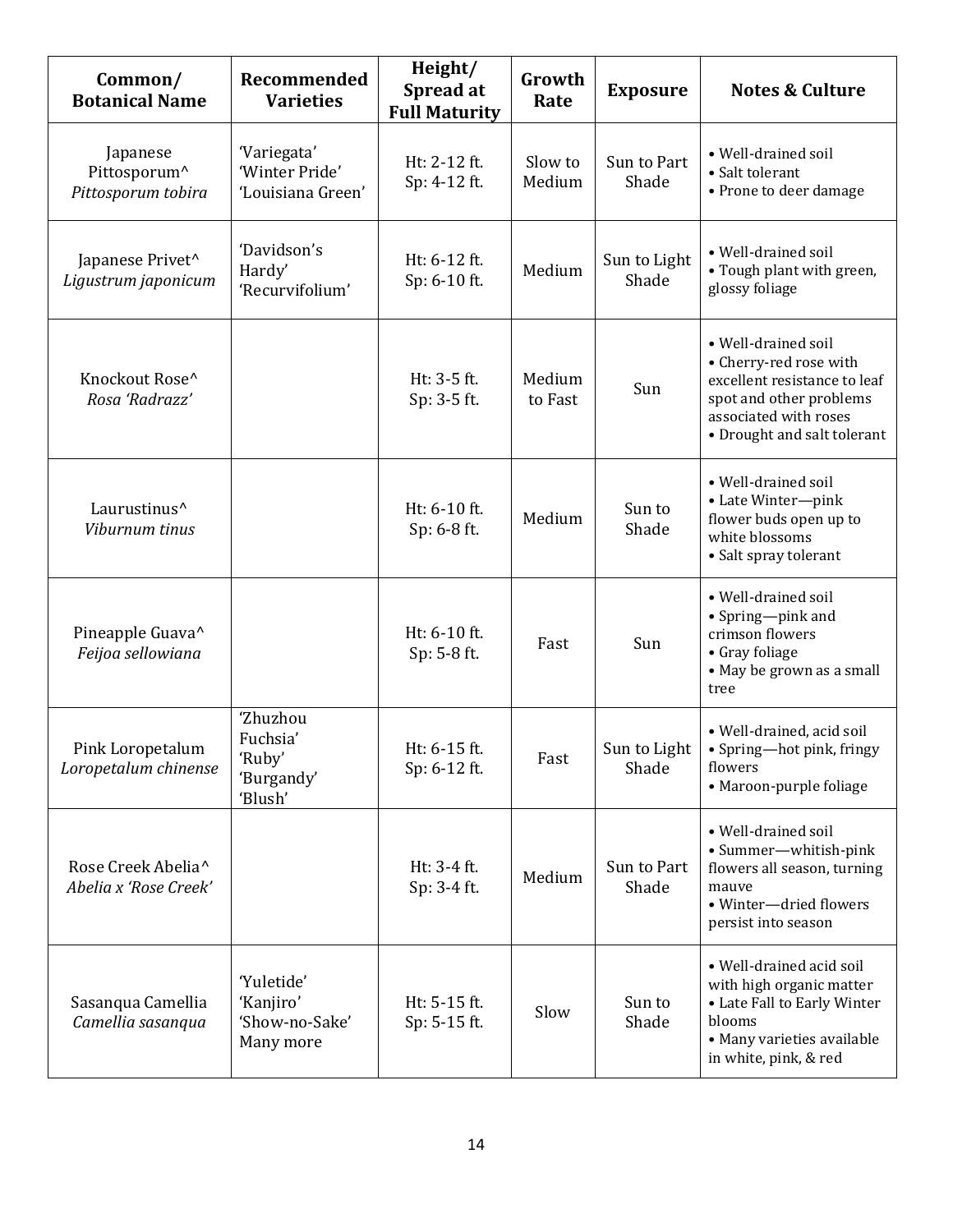| Common/<br><b>Botanical Name</b>                | Recommended<br><b>Varieties</b>            | Height/<br>Spread at<br><b>Full Maturity</b> | Growth<br>Rate | <b>Exposure</b>      | <b>Notes &amp; Culture</b>                                                                                                   |
|-------------------------------------------------|--------------------------------------------|----------------------------------------------|----------------|----------------------|------------------------------------------------------------------------------------------------------------------------------|
| <b>Small Anise Tree</b><br>Illicium parviflorum |                                            | Ht: 6-10 ft.<br>Sp: 5-8 ft.                  | Medium         | Sun to<br>Shade      | $\bullet$ Native<br>• Moist to well-drained<br>soil<br>• Deer resistant                                                      |
| Southern Wax Myrtle^<br>Myrica cerifera         |                                            | Ht: 8-15 ft.<br>Sp: 8-15 ft.                 | Fast           | Sun to Part<br>Shade | • Native<br>• Moist to Xeric soil<br>• Extremely tough shrub                                                                 |
| Tea Olive^<br><b>Osmanthus</b>                  | 'Fragrans'<br>'Forunei'<br>'Heterophyllus' | Ht: 10-15 ft.<br>Sp: 10-15 ft.               | Medium         | Sun to Part<br>Shade | • Well-drained soil<br>• Can be easily maintained<br>at $5-6$ ft.                                                            |
| Walter's Virburnum<br>Viburnum obovatum         | 'Densa'<br>'Whorled Class'                 | Ht: 4-8 ft.<br>Sp: 3-8 ft.                   | Medium         | Sun to Part<br>Shade | • Native<br>• Wet to well-drained soil<br>• Early Spring-fine-<br>textured foliage with<br>cluster of small white<br>flowers |
| Winter Jasmine^<br>Jasminum nudiflorum          |                                            | Ht: 3-4 ft.<br>Sp: 4-7 ft.                   | Fast           | Sun to Part<br>Shade | · Prefers moist, well-<br>drained soil but adaptable<br>to poor soil<br>• Early spring-yellow<br>flowers                     |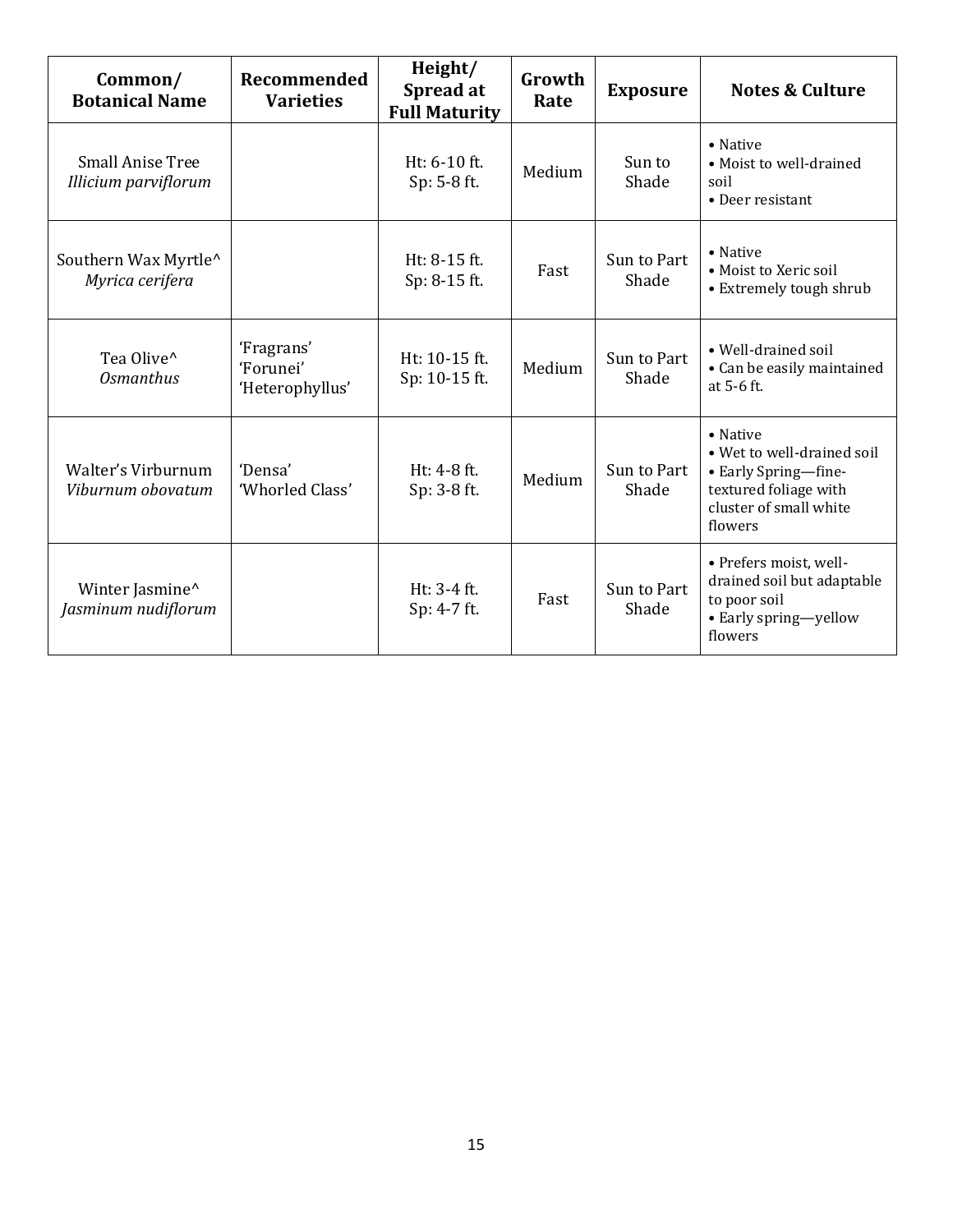## <span id="page-15-0"></span>**Groundcovers and Ornamental Grasses**

#### <span id="page-15-1"></span>**Deciduous**

| Common/<br><b>Botanical Name</b>       | Recommended<br><b>Varieties</b>                                   | Height/<br>Spread at<br><b>Full Maturity</b> | Growth<br>Rate    | <b>Exposure</b>       | <b>Notes &amp; Culture</b>                                                                        |
|----------------------------------------|-------------------------------------------------------------------|----------------------------------------------|-------------------|-----------------------|---------------------------------------------------------------------------------------------------|
| Canna Lily<br>Canna hybrids            | 'Miss Oklahoma'<br>'Red King<br>Humpert'<br>'The President'       | $Ht: 2-6 ft.$<br>Sp: 3-6 ft.                 | Medium<br>to Fast | Sun                   | • Moist to well-drained<br>soil                                                                   |
| Daylily $\hat{}$<br>Hemerocallis       | 'Stella D'Oro'<br>'Lemon Yellow'<br>'Happy Returns'<br>'Hyperion' | $Ht: 1-3 ft.$<br>Sp: 1-3 ft.                 | Fast              | Sun to Light<br>Shade | • Tolerant of most soils<br>• Excellent for erosion<br>control<br>• Drought tolerant              |
| Lantana <sup>^</sup><br>Lantana camara | 'New Gold'<br>'Spreading<br>Sunset'<br>'Lemon Drop'               | Ht: 1-3 ft.<br>Sp: 3-4 ft.                   | Fast              | Sun                   | • Well-drained to Xeric soil<br>• Excellent for profuse<br>color till frost<br>• Drought tolerant |
| Plantain Lily<br>Hosta lancifolia      | 'Albomarginata'<br>'Francee'<br>'Krossa Regal'<br>'Gold Standard' | Ht: 1-3 ft.<br>Sp: 1-3 ft.                   | Medium            | Shade                 | • Moist to well-drained<br>soil                                                                   |

#### <span id="page-15-2"></span>**Evergreen**

 $\overline{\phantom{a}}$ 

| Common/<br><b>Botanical Name</b>                             | Recommended<br><b>Varieties</b> | Height/<br>Spread at<br><b>Full Maturity</b> | Growth<br>Rate    | <b>Exposure</b>        | <b>Notes &amp; Culture</b>                                                                                                         |
|--------------------------------------------------------------|---------------------------------|----------------------------------------------|-------------------|------------------------|------------------------------------------------------------------------------------------------------------------------------------|
| Asiatic Jasmine <sup>^</sup><br>Trachelospermum<br>asiaticum |                                 | Ht: 12-18 in.<br>Sp: 3-15 ft.                | Medium<br>to Fast | Sun to Part<br>Shade   | • Moist to well-drained<br>soil<br>• Excellent vining<br>groundcover                                                               |
| Autumn Fern<br>Dryopteris erythrosora                        |                                 | Ht: 18-24 ft.<br>Sp: 2-3 ft.                 | Medium            | Light to Full<br>Shade | • Bronze fronds emerge<br>turning green with<br>maturity<br>$\bullet$ Can take some sun if<br>under irrigation<br>• Deer resistant |

 $^{\wedge}$  Drought Tolerant Plants: Go to page 19 for more information.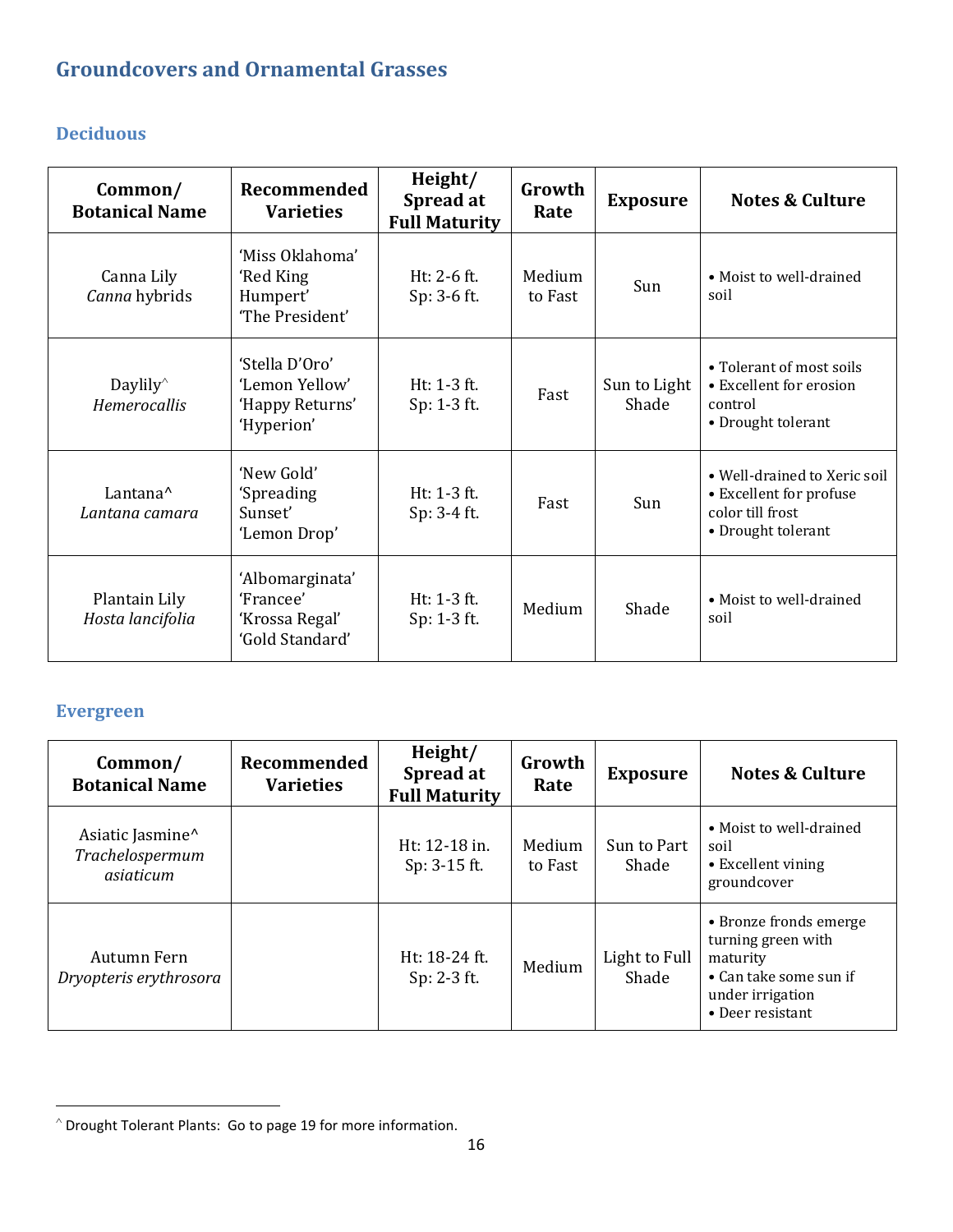| Common/<br><b>Botanical Name</b>                    | Recommended<br><b>Varieties</b>                       | Height/<br>Spread at<br><b>Full Maturity</b> | Growth<br>Rate    | <b>Exposure</b>        | <b>Notes &amp; Culture</b>                                                                                 |
|-----------------------------------------------------|-------------------------------------------------------|----------------------------------------------|-------------------|------------------------|------------------------------------------------------------------------------------------------------------|
| <b>Carpet Bugle</b><br>Ajuga reptans                | 'Bronze Beauty'<br>'Burgundy Glow'<br>'Black Scallop' | Ht: 3-4 in.<br>Sp: 24 in.                    | Fast              | Part Shade<br>to Shade | • Moist soil<br>• Spring-low spreading<br>with lavender-blue<br>flowers                                    |
| Chinese Juniper <sup>^</sup><br>Juniperus chinensis | 'Sargentii'                                           | Ht: 1 ft.<br>Sp: 6-8 ft.                     | Medium            | Sun                    | • Well-drained soil<br>• Heather and drought<br>tolerant                                                   |
| Creeping Lily Turf^<br>Liriope spicata              |                                                       | Ht: 6-12 in.<br>Sp: indeterminate            | Fast              | Part to Full<br>Shade  | • Moist to well-drained<br>soil<br>• Rapidly spreading<br>groundcover<br>• Excellent erosion control       |
| Heavenly Bamboo^<br>Nandina domestica               | 'Harbor Dwarf'<br>'Harbor Belle'                      | Ht: 2-3 ft.<br>Sp: 2-3 ft.                   | Medium            | Sun to Part<br>Shade   | • Moist to well-drained<br>soil<br>• Green foliage with red<br>new growth                                  |
| <b>Holly Fern</b><br>Cyrtomium falcatum             |                                                       | Ht: 2-3 ft.<br>Sp: 2-3 ft.                   | Medium            | Part to Full<br>Shade  | • Well-drained soil<br>• More drought tolerant<br>than most ferns<br>• Deer resistant                      |
| Lily Turf^<br>Liriope muscari                       | 'Big Blue'<br>'Variegata'<br>'Cleopatra'              | Ht: 1-2 ft.<br>Sp: 12-18 in.                 | Medium            | Sun to Part<br>Shade   | • Moist to well-drained<br>soil<br>• Drought tolerant                                                      |
| Mondo Grass<br>Ophiopogon japonicas                 |                                                       | Ht: 6-8 in.<br>Sp: 8-12 in.                  | Slow              | Part to Full<br>Shade  | • Well-drained soil<br>• Dark green foliage<br>similar to Liriope with a<br>narrower, bladed leaf          |
| Periwinkle<br>Vinca minor                           |                                                       | Ht: 5-8 in.<br>Sp: 3-4 ft.                   | Medium<br>to Fast | Shade                  | • Moist to well-drained<br>soil<br>• Excellent under trees<br>and shady banks                              |
| Shore Juniper <sup>^</sup><br>Juniperus conferta    | 'Blue Pacific'                                        | Ht: 12-18 in.<br>Sp: 6-8 ft.                 | Fast              | Sun                    | • Well-drained soil<br>• Heat, drought, & salt<br>tolerant<br>• Excellent for erosion<br>control on slopes |
| Spreading Juniper^<br>Juniperus horizontalis        | 'Bar Harbor'<br>'Blue Rug'<br>'Andorra'               | Ht: 6-18 in.<br>Sp: 3-5 ft.                  | Medium<br>to Fast | Sun                    | • Well-drained soil                                                                                        |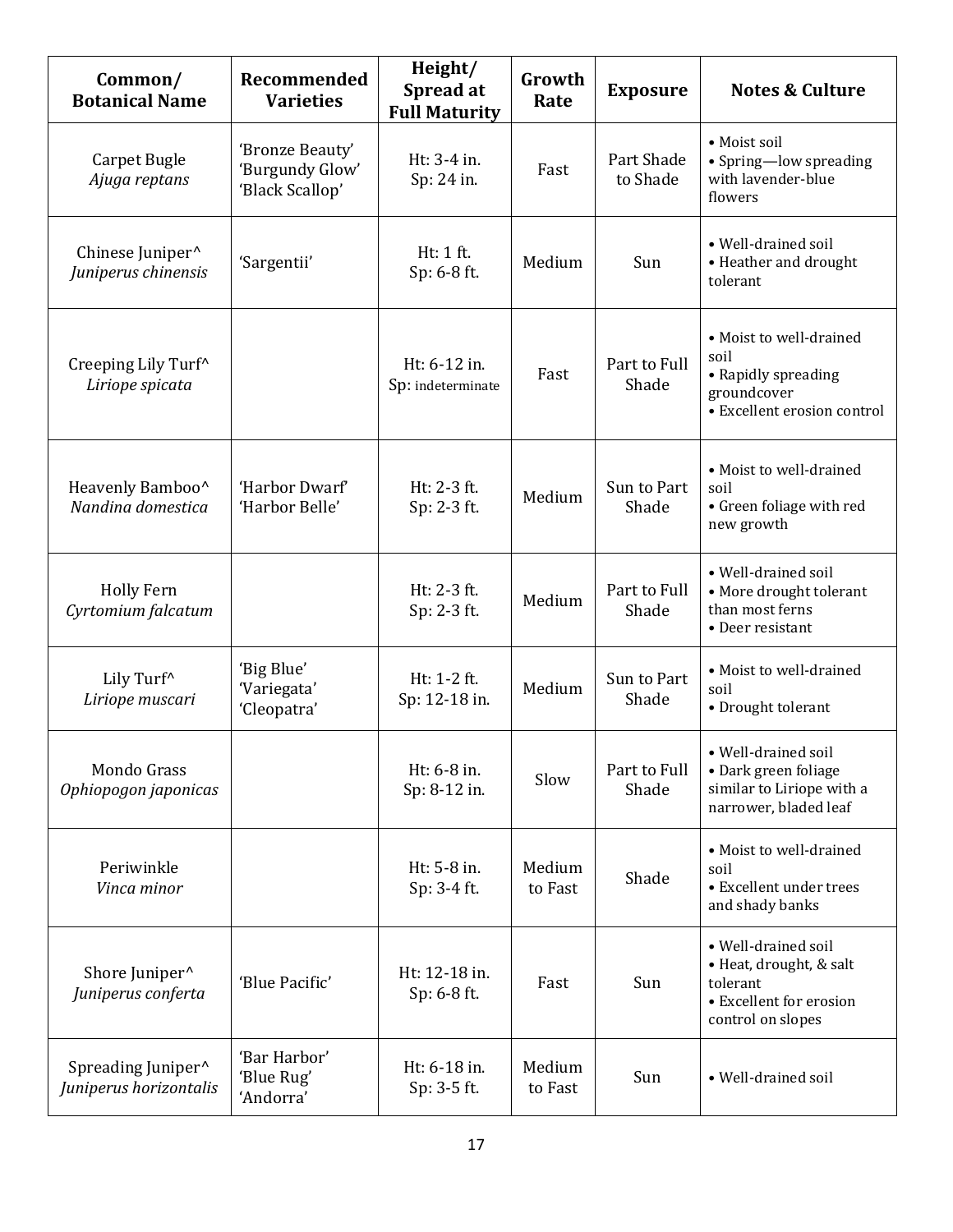#### <span id="page-17-0"></span>**Ornamental Grasses**

| Common/<br><b>Botanical Name</b>               | Recommended<br><b>Varieties</b>             | Height/<br>Spread at<br><b>Full Maturity</b> | Growth<br>Rate    | <b>Exposure</b>       | <b>Notes &amp; Culture</b>                                                     |
|------------------------------------------------|---------------------------------------------|----------------------------------------------|-------------------|-----------------------|--------------------------------------------------------------------------------|
| Breeze Grass^<br>Lomandra longifolia           | Breeze™                                     | Ht: 2 ft.<br>Sp: 2 ft.                       | Medium            | Sun to Part<br>Shade  | • Moist to well-drained<br>soil<br>• Evergreen<br>· Soft, bright green foliage |
| Fountain Grass^<br>Pennisetum<br>alopecuroides | 'Cassian'<br>'Hamlin'<br>'Little Bunny'     | Ht: 1-3 ft.<br>Sp: 1-3 ft.                   | Medium            | Sun to Light<br>Shade | • Moist to well-drained<br>soil                                                |
| Japanese Sedge<br>Carex morrowii               | 'Aureo-variegata'                           | Ht: 12 in.<br>Sp: 12 in.                     | Medium            | Sun to Part<br>Shade  | • Wet to well-drained soil<br>• Evergreen                                      |
| Japanese Sweetflag<br>Acorus gramineus         | 'Variegatus'                                | Ht: 2-3 ft.<br>Sp: 12-18 in.                 | Medium            | Sun to Light<br>Shade | • Wet to moist soil<br>• Not drought tolerant<br>• Evergreen                   |
| Maiden Grass^<br>Miscanthus sinensis           | 'Adagio'<br>'Gracillimus'<br>'Cosmopolitan' | Ht: 3-7 ft.<br>Sp: 5-7 ft.                   | Medium<br>to Fast | Sun                   | • Well-drained soil<br>• Drought and salt tolerant                             |
| Muhly Grass^<br>Muhlenbergia<br>capillaris     |                                             | Ht: 2-3 ft.<br>Sp: 2-3 ft.                   | Fast              | Sun                   | • Native<br>· Well-drained soil<br>• Fall-pink flower plumes                   |
| Panic Grass^<br>Panicum virgatum               | 'Cloud Nine'<br>'Northwind'<br>'Shenandoah' | Ht: 4-5 ft.<br>Sp: 2-3 ft.                   | Medium            | Sun                   | • Native<br>• Moist to well-drained<br>soil<br>• Upright                       |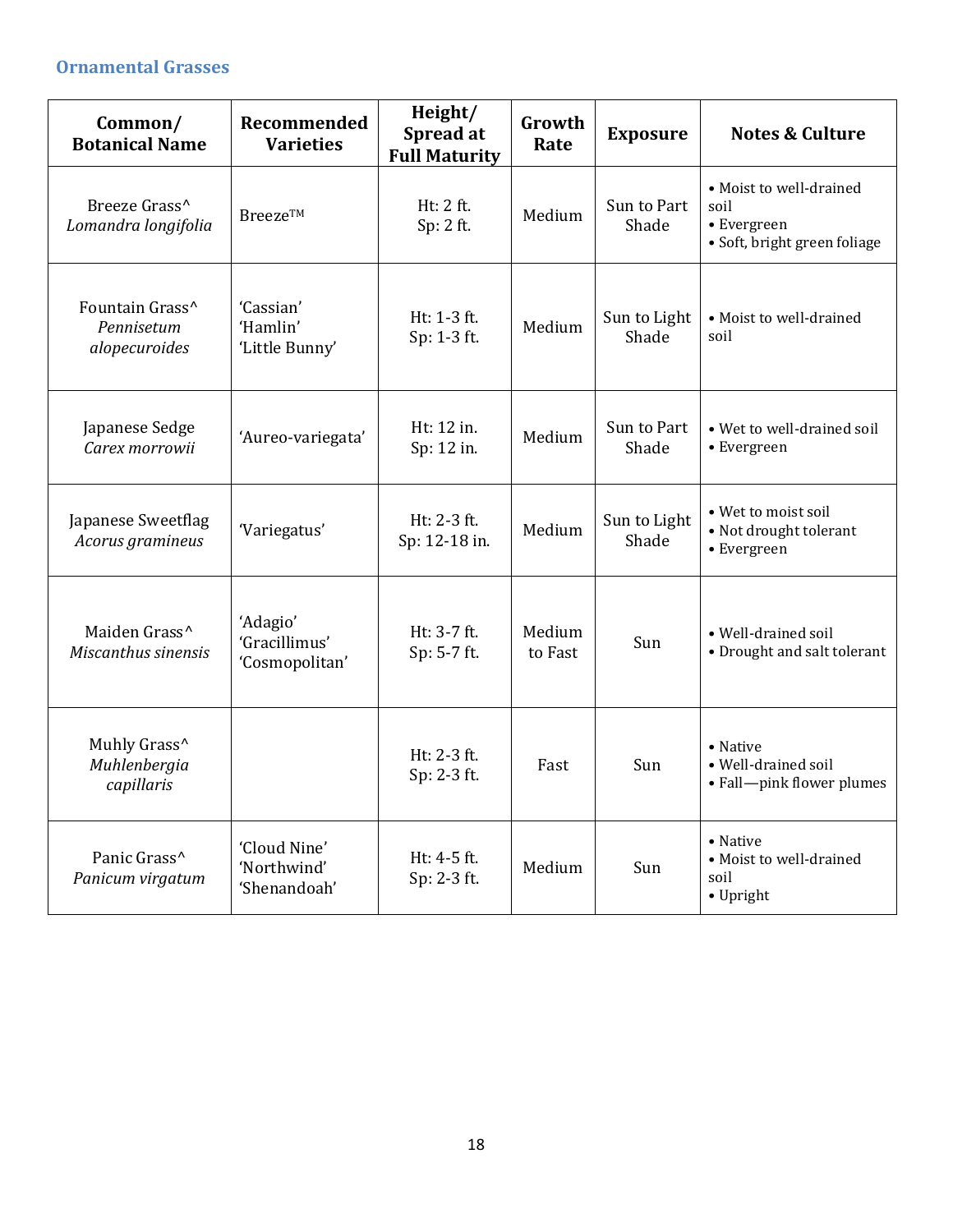#### <span id="page-18-0"></span>**More Information**

#### <span id="page-18-1"></span>**Footnotes**

\* **Trees Recommended for limited root zone areas.** The trees indicated with an asterisk (\*) are most likely to be successful in limited root zone areas (parking lot islands, sidewalk cut-outs). Other trees in the list are great for our area (e.g. Red Maple, American Beech) but are not suited to growing in parking lots. This does not mean that they should not be considered for larger planting spaces such as common areas, buffer plantings, or large islands.

^ **Drought Tolerant Plants.** Extremely drought tolerant plants are marked with a wedge sign (^). When planted in their preferred soil type, these plants are able to withstand extended periods of drought, e.g. 4- 6 weeks, without supplemental irrigation once established. Most trees and shrubs take two to three growing seasons to become fully established. Perennials, grasses, and groundcovers usually require one to two seasons to become established. Regular supplemental water should be provided until plants become established.

#### <span id="page-18-2"></span>**Notes**

- Native: Plants native to the Southeastern USA. These plants are endemic to the southeastern United States from Virginia to eastern Texas.
- Mature Size: Mature sizes of all plants are given as height and spread, though it may take many years to reach these dimensions. Mature size can vary depending on growing conditions.
- Recommended Varieties: For many plants, recommended varieties are given. These are selections of that plant that either perform better in our area or are more suitable to the landscape than the species. Plant varieties, also known as cultivars, are listed enclosed in single quotes.
- Exposure: Exposure refers to the amount of sunlight a site receives as follows:
	- $\circ$  Full Sun indicates a site that receives at least 6-8 hours of direct sun each day.
	- o Light Shade indicates a site that is shaded less than half of the day by a light high shade such as that cast by pine trees.
	- o Part Shade indicates a site that is shaded half of the day by a dense shade like that cast by buildings or shade trees.
	- o Full Shade indicates a site that is in shade all day.
- Soil Conditions
	- o Wet indicates a site that stays moist most of the time and receives periodic flooding.
	- $\circ$  Moist indicates a site that is moist most of the time with brief (less than 12 hour) periods of standing water.
	- $\circ$  Well-drained indicates a site where water drains from the surface and rarely stands.
	- o Xeric indicates a site that is extremely dry and sandy with very little ability to hold water.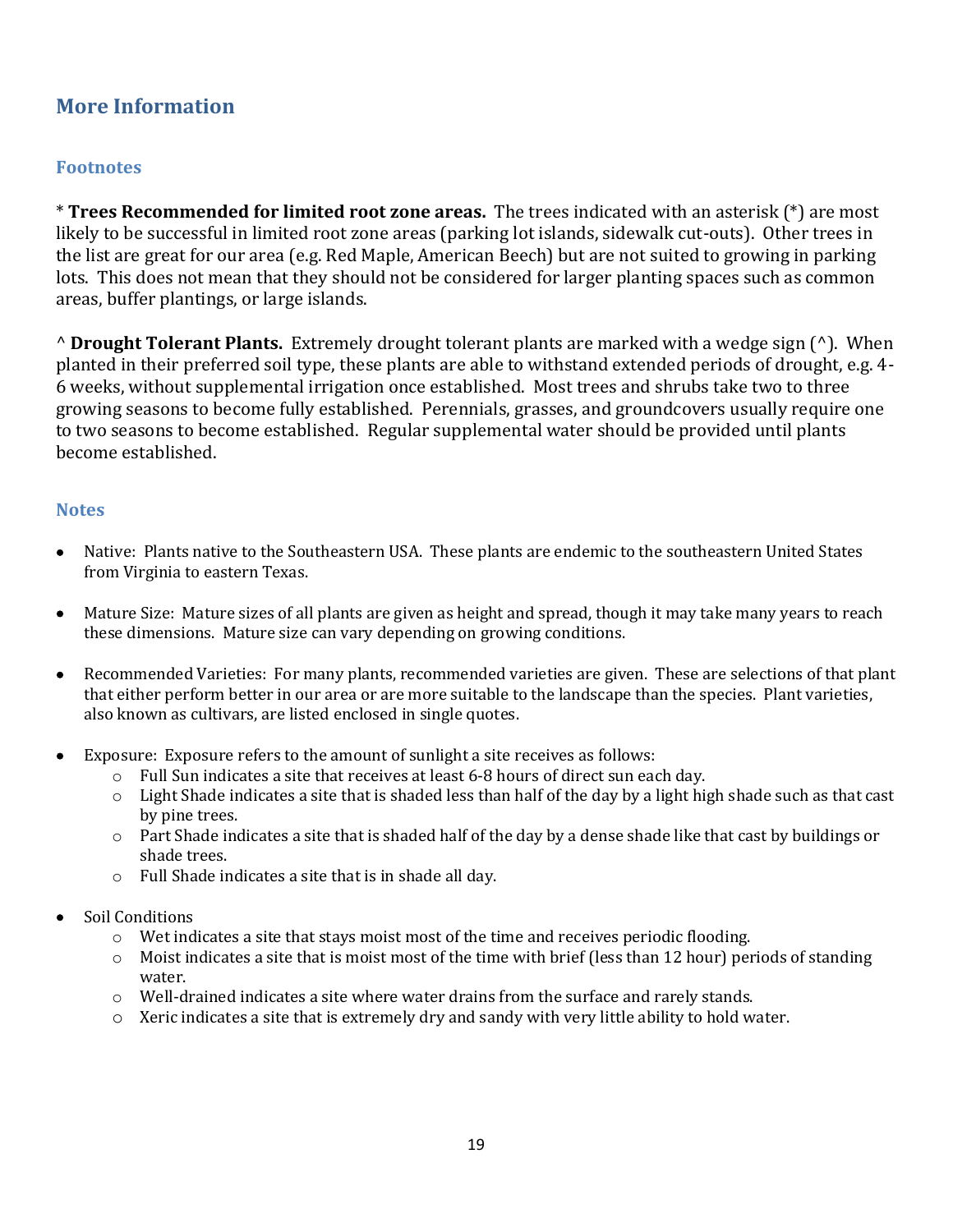## <span id="page-19-0"></span>**Index by Botanical Name**

| <b>Botanical Name</b>     | <b>Common Name</b>        | <b>Section</b>                               | Page             |
|---------------------------|---------------------------|----------------------------------------------|------------------|
| Abelia grandiflora        | Glossy Abelia             | <b>Ornamental Shrubs</b>                     | 13               |
| Abelia x 'Rose Creek'     | Rose Creek Abelia         | <b>Ornamental Shrubs</b>                     | 14               |
| Acer barbatum             | Southern Sugar Maple      | Flowering & Ornamental Trees                 | 6                |
| Acer palmatum             | Japanese Maple            | Flowering & Ornamental Trees                 | 6                |
| Acorus gramineus          | Japanese Sweetflag        | <b>Groundcovers &amp; Ornamental Grasses</b> | 18               |
| Ajuga reptans             | Carpet Bugle              | Groundcovers & Ornamental Grasses            | 17               |
| Amelanchier arborea       | Serviceberry              | Flowering & Ornamental Trees                 | 6                |
| Aucuba japonica           | Dwarf Aucuba              | <b>Ornamental Shrubs</b>                     | 12               |
| Berberis thunbergii       | Japanese Barberry         | <b>Ornamental Shrubs</b>                     | 9                |
| Betula nigra              | <b>River Birch</b>        | Canopy and Shade Trees                       | 3                |
| Callicarpa Americana      | American Beautyberry      | <b>Ornamental Shrubs</b>                     | 9                |
| Callicarpa Dichotoma      | Purple Beautyberry        | <b>Ornamental Shrubs</b>                     | 10               |
| Camellia japonica         | Common Camellia           | <b>Ornamental Shrubs</b>                     | 12               |
| Camellia sasanqua         | Sasanqua Camellia         | <b>Ornamental Shrubs</b>                     | 14               |
| Canna hybrids             | Canna Lily                | <b>Groundcovers &amp; Ornamental Grasses</b> | 16               |
| Carex morrowii            | Japanese Sedge            | <b>Groundcovers &amp; Ornamental Grasses</b> | 18               |
| Carpinus caroliniana      | Ironwood                  | Flowering & Ornamental Trees                 | 5                |
| Celtis laevigata          | Sugarberry                | Canopy and Shade Trees                       | 4                |
| Cephalotaxis harringtonia | <b>False Yew</b>          | <b>Ornamental Shrubs</b>                     | 12               |
| Cercis Canadensis         | Redbud                    | Flowering & Ornamental Trees                 | 6                |
| Chaenomeles speciosa      | <b>Flowering Quince</b>   | <b>Ornamental Shrubs</b>                     | 9                |
| Chamaecyparis obtusa      | Hinoki False Cypress      | <b>Ornamental Shrubs</b>                     | 13               |
| Chionanthus retusus       | <b>Chinese Fringetree</b> | Flowering & Ornamental Trees                 | 5                |
| Clethra alnifolia         | Summersweet               | <b>Ornamental Shrubs</b>                     | 10               |
| Cornus florida            | Dogwood                   | Flowering & Ornamental Trees                 | 5                |
| Cornus kousa              | Kousa Dogwood             | Flowering & Ornamental Trees                 | $\boldsymbol{6}$ |
| Crataegus phaenopyrum     | Washington Hawthorn       | Flowering & Ornamental Trees                 | $\overline{7}$   |
| Cyrtomium falcatum        | Holly Fern                | Groundcovers & Ornamental Grasses            | 17               |
| Dryopteris erythrosora    | Autumn Fern               | <b>Groundcovers &amp; Ornamental Grasses</b> | 16               |
| Euonymus alatus           | Winged Euonymus           | <b>Ornamental Shrubs</b>                     | 10               |
| Fagus grandiflora         | American Beech            | Canopy and Shade Trees                       | 3                |
| Fatsia japonica           | Japanese Fatsia           | <b>Ornamental Shrubs</b>                     | 13               |
| Feijoa sellowiana         | Pineapple Guava           | <b>Ornamental Shrubs</b>                     | 14               |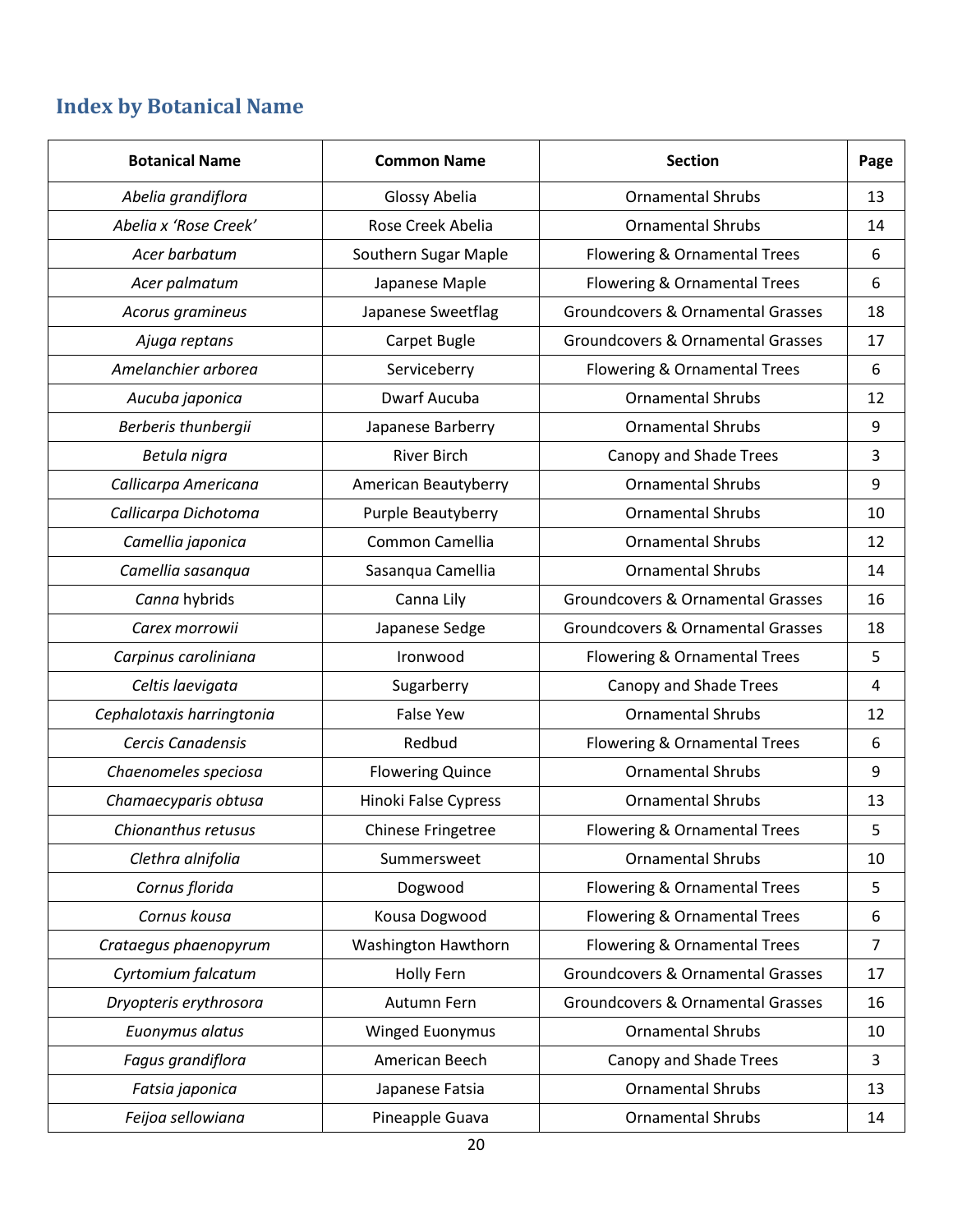| <b>Botanical Name</b>         | <b>Common Name</b>        | <b>Section</b>                               | Page           |
|-------------------------------|---------------------------|----------------------------------------------|----------------|
| Forsythia x intermedia        | Forsythia                 | <b>Ornamental Shrubs</b>                     | 9              |
| Gardenia jasminoides          | Cape Jasmine              | <b>Ornamental Shrubs</b>                     | 11             |
| Gingko biloba                 | <b>Maidenhair Tree</b>    | Canopy and Shade Trees                       | 3              |
| Hemerocallis                  | Daylily                   | <b>Groundcovers &amp; Ornamental Grasses</b> | 16             |
| <b>Hibiscus syriacus</b>      | Rose of Sharon            | <b>Ornamental Shrubs</b>                     | 10             |
| Hosta lancifolia              | Plantain Lily             | <b>Groundcovers &amp; Ornamental Grasses</b> | 16             |
| Hydrangea macrophylla         | <b>Bigleaf Hydrangea</b>  | <b>Ornamental Shrubs</b>                     | 9              |
| Hydrangea paniculata          | Panicle Hydrangea         | <b>Ornamental Shrubs</b>                     | 10             |
| Hydrangea quercifolia         | Oakleaf Hydrangea         | <b>Ornamental Shrubs</b>                     | 10             |
| Ilex cornuta                  | <b>Chinese Holly</b>      | <b>Ornamental Shrubs</b>                     | 11             |
| Ilex deciduas                 | Possumhaw                 | Flowering & Ornamental Trees                 | 6              |
| Ilex glabra                   | Inkberry Holly            | <b>Ornamental Shrubs</b>                     | 13             |
| Ilex hybrids                  | <b>Hybrid Hollies</b>     | <b>Ornamental Shrubs</b>                     | 13             |
| Ilex opaca                    | American Holly            | Flowering & Ornamental Trees                 | $\overline{7}$ |
| Ilex verticillata             | Winterberry               | <b>Ornamental Shrubs</b>                     | 11             |
| Ilex vomitoria                | Dwarf Yaupon              | <b>Ornamental Shrubs</b>                     | 12             |
| Ilex vomitoria                | Yaupon Holly              | Flowering & Ornamental Trees                 | 8              |
| Ilex x attenuate              | <b>Topel Holly</b>        | Flowering & Ornamental Trees                 | 8              |
| Illicium floridanum           | <b>Florida Anise Tree</b> | <b>Ornamental Shrubs</b>                     | 13             |
| <b>Illicium parviflorum</b>   | <b>Small Anise Tree</b>   | <b>Ornamental Shrubs</b>                     | 15             |
| Illicium parviflorum          | Anise Tree                | Flowering & Ornamental Trees                 | $\overline{7}$ |
| Itea virginiana               | Virginia Sweetspire       | <b>Ornamental Shrubs</b>                     | 10             |
| Jasminum nudiflorum           | Winter Jasmine            | <b>Ornamental Shrubs</b>                     | 15             |
| Juniperus chinensis           | Chinese Juniper           | <b>Groundcovers &amp; Ornamental Grasses</b> | 17             |
| Juniperus chinensis           | Chinese Juniper           | <b>Ornamental Shrubs</b>                     | 12             |
| Juniperus conferta            | Shore Juniper             | <b>Groundcovers &amp; Ornamental Grasses</b> | 17             |
| Juniperus horizontalis        | <b>Spreading Juniper</b>  | <b>Groundcovers &amp; Ornamental Grasses</b> | 17             |
| Lagerstromia hybrids          | Crape Myrtle              | Flowering & Ornamental Trees                 | 5              |
| Lagerstromia indica x fauriei | Crape Myrtle              | Flowering & Ornamental Trees                 | 5              |
| Lantana camara                | Lantana                   | <b>Groundcovers &amp; Ornamental Grasses</b> | 16             |
| Ligustrum japonicum           | Japanese Privet           | <b>Ornamental Shrubs</b>                     | 14             |
| Liriope muscari               | Lily Turf                 | Groundcovers & Ornamental Grasses            | 17             |
| Liriope spicata               | Creeping Lily Turf        | <b>Groundcovers &amp; Ornamental Grasses</b> | 17             |
| Lomandra longifolia           | <b>Breeze Grass</b>       | Groundcovers & Ornamental Grasses            | 18             |
| Loropetalum chinense          | Pink Lorepetalum          | <b>Ornamental Shrubs</b>                     | 14             |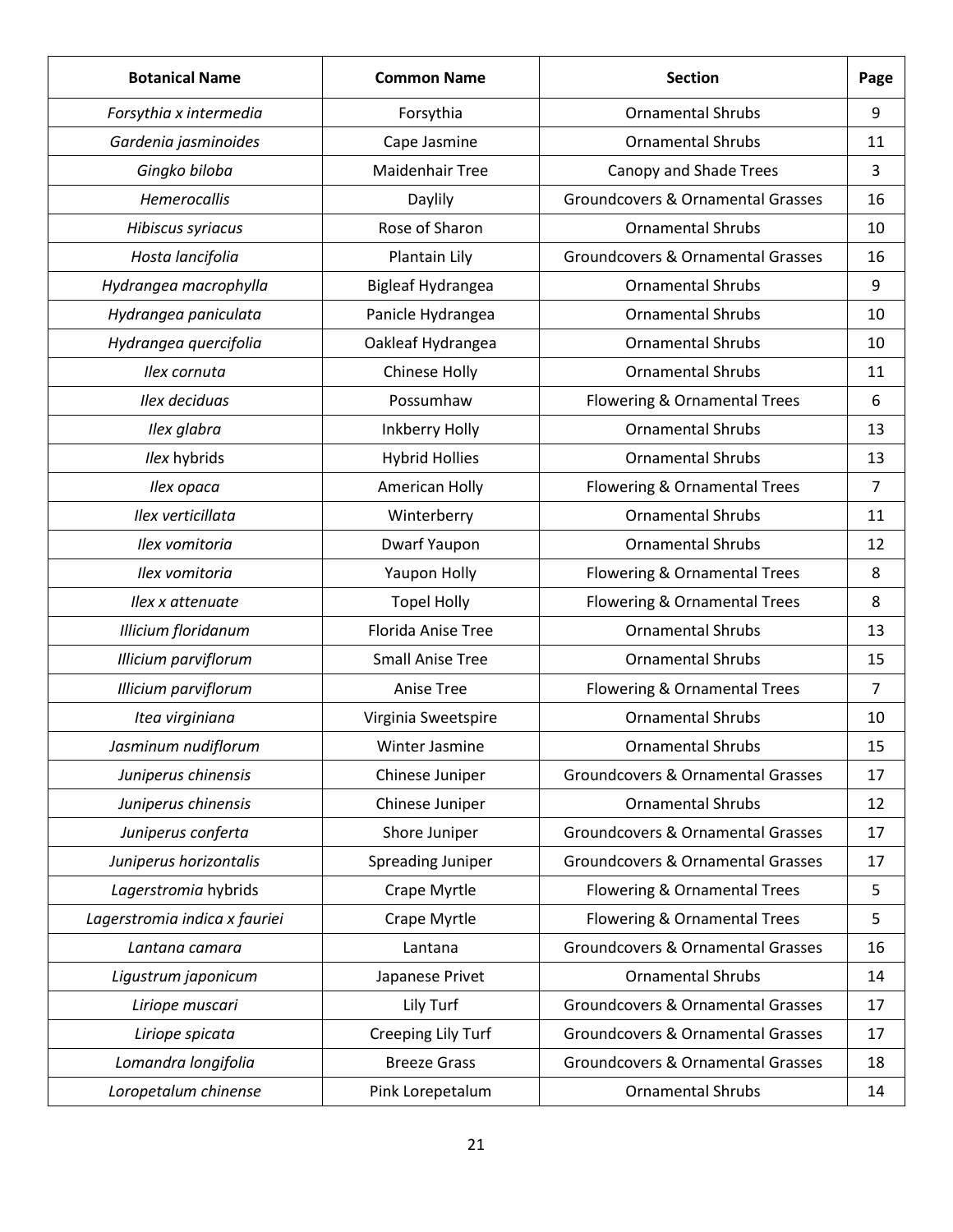| <b>Botanical Name</b>             | <b>Common Name</b>        | <b>Section</b>                               | Page           |
|-----------------------------------|---------------------------|----------------------------------------------|----------------|
| Magnolia grandiflora              | Southern Magnolia         | Canopy and Shade Trees                       | 4              |
| Magnolia grandiflora 'Little Gem' | Little Gem Magnolia       | Flowering & Ornamental Trees                 | 8              |
| Magnolia stellata                 | Star Magnolia             | Flowering & Ornamental Trees                 | $\overline{7}$ |
| Magnolia virginiana               | Sweet Bay Magnolia        | Flowering & Ornamental Trees                 | 8              |
| Magnolia x soulangiana            | Saucer Magnolia           | Flowering & Ornamental Trees                 | 6              |
| Michelia figo                     | Banana Shrub              | <b>Ornamental Shrubs</b>                     | 11             |
| Miscanthus sinensis               | <b>Maiden Grass</b>       | <b>Groundcovers &amp; Ornamental Grasses</b> | 18             |
| Muhlenbergia capillaris           | <b>Muhly Grass</b>        | Groundcovers & Ornamental grasses            | 18             |
| Myrica cerifera                   | Southern Wax Myrtle       | <b>Ornamental Shrubs</b>                     | 16             |
| Myrica cerifera                   | Southern Wax Myrtle       | Flowering & Ornamental Trees                 | 8              |
| Nandina domestica                 | Heavenly Bamboo           | Groundcovers & Ornamental Grasses            | 17             |
| Nandina domestica                 | <b>Heavenly Bamboo</b>    | <b>Ornamental Shrubs</b>                     | 13             |
| Ophhiopogon japonicas             | Mondo Grass               | <b>Groundcovers &amp; Ornamental Grasses</b> | 17             |
| <b>Osmanthus</b>                  | Tea Olive                 | <b>Ornamental Shrubs</b>                     | 15             |
| Osmanthus fortunei                | Fortune's Osmanthus       | Flowering & Ornamental Trees                 | $\overline{7}$ |
| Osmanthus fragrans                | Fragrant Tea Olive        | Flowering & Ornamental Trees                 | $\overline{7}$ |
| Panicum virgatum                  | <b>Panic Grass</b>        | <b>Groundcovers &amp; Ornamental Grasses</b> | 18             |
| Pennisetum alopecuroides          | <b>Fountain Grass</b>     | <b>Groundcovers &amp; Ornamental Grasses</b> | 18             |
| Pistache chinensis                | <b>Chinese Pistache</b>   | Canopy and shade Trees                       | 3              |
| Pittosporum tobira                | Japanese Pittosporum      | <b>Ornamental Shrubs</b>                     | 14             |
| Podocarpus macrophyllus           | Chinese Podocarpus        | <b>Ornamental Shrubs</b>                     | 12             |
| Prunus campanulata                | 'Okame' Cherry            | Flowering & Ornamental Trees                 | 6              |
| Prunus caroliniana                | Carolina Cherry Laurel    | Flowering & Ornamental Trees                 | 7              |
| Prunus serrulata                  | Japanese Flowering Cherry | <b>Flowering and Ornamental Trees</b>        | 6              |
| Prunus x yedoensis                | Yoshino Cherry            | Flowering & Ornamental Trees                 | $\overline{7}$ |
| Pyracantha coccinea               | Firethorn                 | <b>Ornamental Shrubs</b>                     | 12             |
| Quercus alba                      | White Oak                 | Canopy and Shade Trees                       | 4              |
| Quercus lyrata                    | Overcup Oak               | Canopy and Shade Trees                       | 3              |
| Quercus nigra                     | Water Oak                 | Canopy and Shade Trees                       | $\overline{2}$ |
| Quercus nutalli                   | <b>Nutall Oak</b>         | Canopy and Shade Trees                       | 3              |
| Quercus phellos                   | Willow Oak                | Canopy and Shade Trees                       | $\overline{4}$ |
| Quercus shumardii                 | Shumard Oak               | Canopy and Shade Trees                       | 4              |
| Quercus virginiana                | Live Oak                  | Canopy and Shade Trees                       | 3              |
| Raphaeolepsis umbellata           | Indian Hawthorn           | <b>Ornamental Shrubs</b>                     | 13             |
| Rhododendron hybrids              | Azalea                    | <b>Ornamental Shrubs</b>                     | 11             |